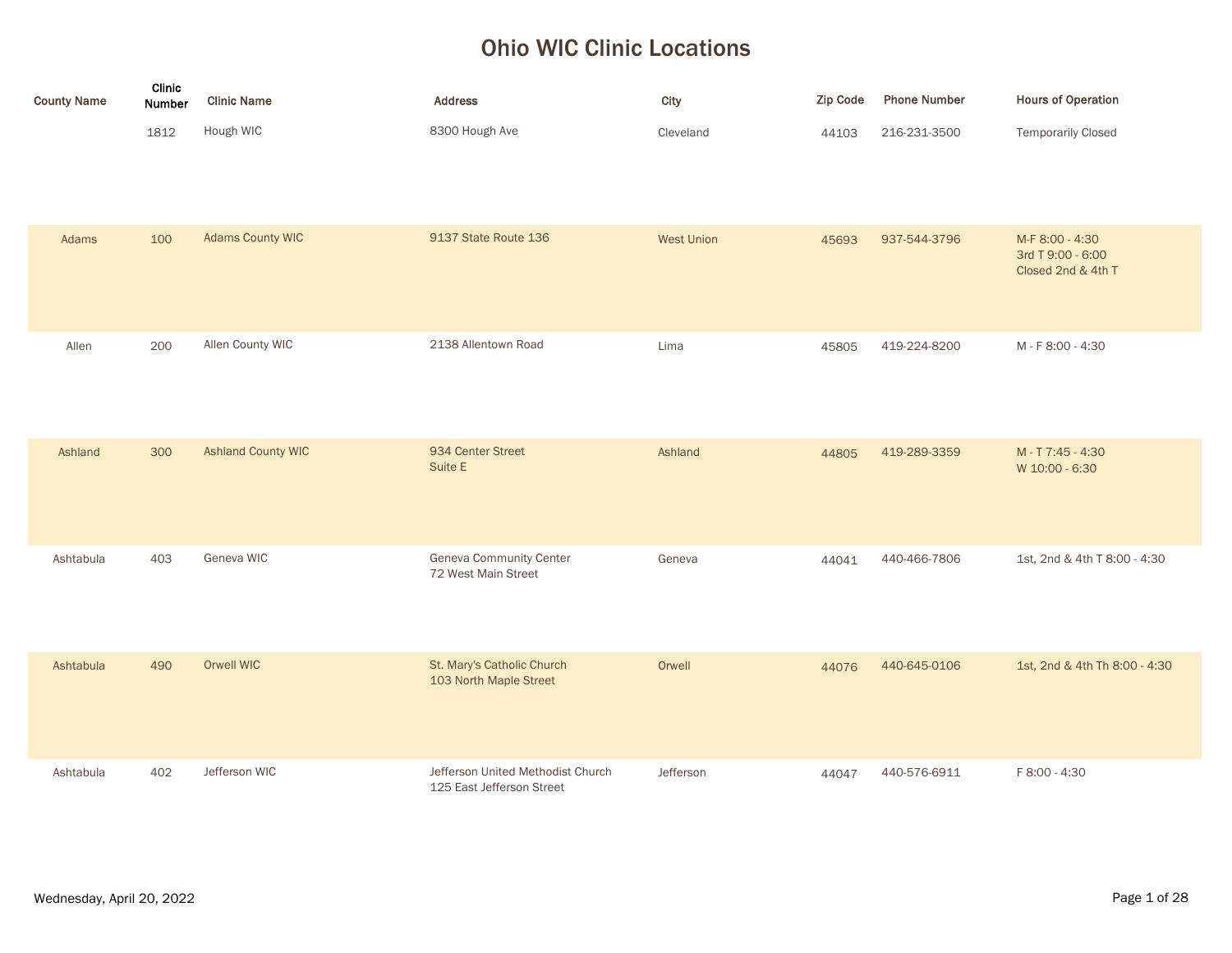| <b>County Name</b> | Clinic<br>Number | <b>Clinic Name</b>        | Address                          | City       | <b>Zip Code</b> | <b>Phone Number</b> | <b>Hours of Operation</b>                                 |
|--------------------|------------------|---------------------------|----------------------------------|------------|-----------------|---------------------|-----------------------------------------------------------|
| Ashtabula          | 401              | <b>Conneaut WIC</b>       | 327 Mill Street                  | Conneaut   | 44030           | 440-593-6441        | M 8:00 - 4:30                                             |
| Ashtabula          | 400              | Ashtabula WIC             | 4200 State Road                  | Ashtabula  | 44004           | 440-998-7515        | M, T, W & F 8:00 - 4:30<br>Th 8:00 - 6:30                 |
| Athens             | 501              | Athens Co WIC             | 25716 Water Street               | Coolville  | 45723           | 740-846-0031        | 2nd & 4th Th 9:00 - 3:30                                  |
| Athens             | 501              | Athens County WIC         | 215 Columbus Road<br>Suite 106   | Athens     | 45701           | 740-677-4002        | M - F 8:00 - 4:15                                         |
| Auglaize           | 600              | Auglaize County WIC       | 813 Defiance St                  | Wapakoneta | 45895           | 419-738-7428        | M-F8:00-4:30                                              |
| Belmont            | 710              | <b>Belmont County WIC</b> | 3201 Belmont Street<br>Suite 405 | Bellaire   | 43906           | 740-676-2232        | M - Th 8:30 - 4:30<br>$F - 8:30 - 4$<br>1st F 9:00 - 3:00 |
| <b>Brown</b>       | 811              | <b>Brown County WIC</b>   | 406 W. Plum Street               | Georgetown | 45121           | 937-378-6030        | M-F8:00-4:30<br>2nd T 9:00 - 6<br>Closed 1st & 3rd T      |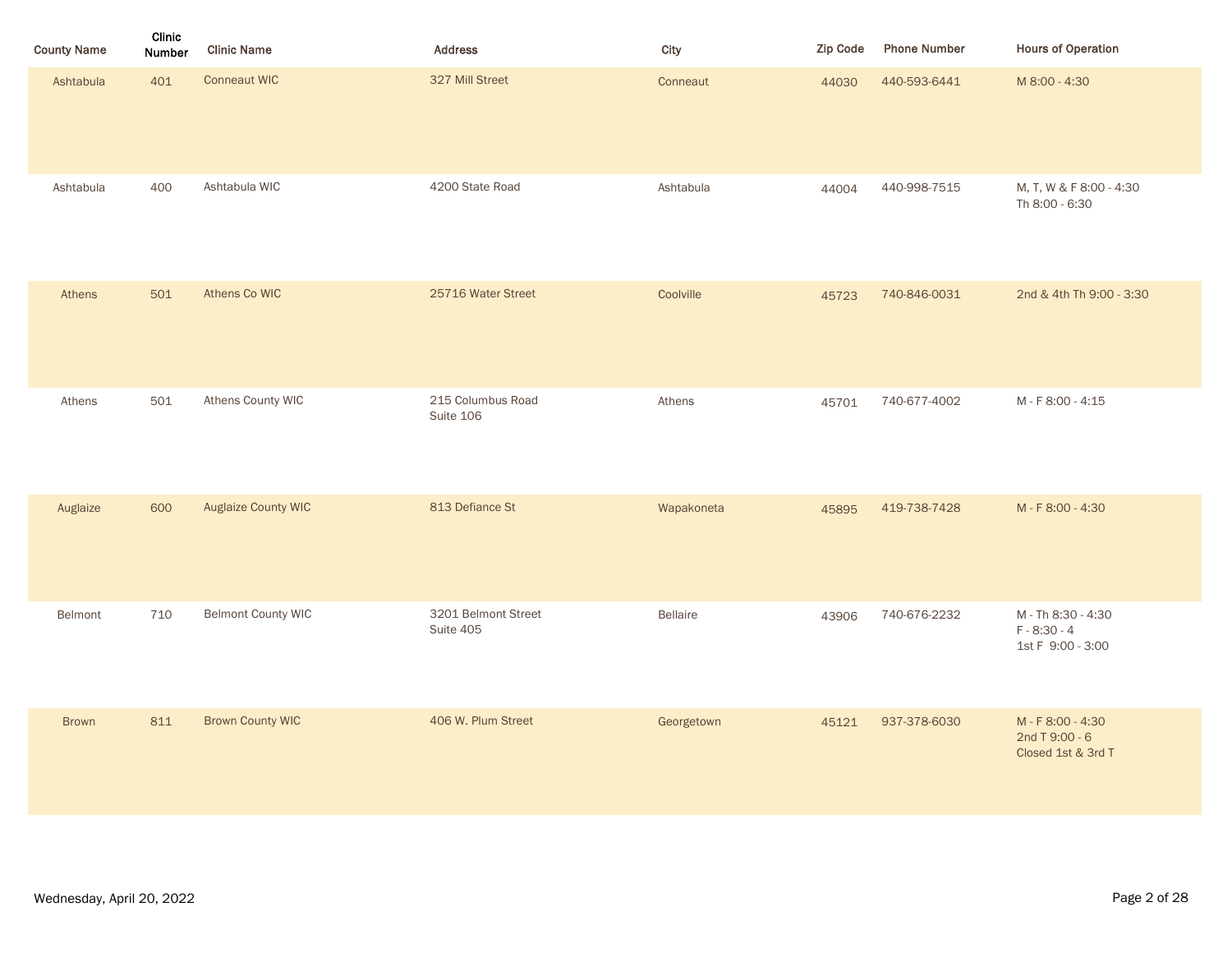| <b>County Name</b> | Clinic<br><b>Number</b> | <b>Clinic Name</b>         | <b>Address</b>                    | City   | <b>Zip Code</b> | <b>Phone Number</b> | <b>Hours of Operation</b> |
|--------------------|-------------------------|----------------------------|-----------------------------------|--------|-----------------|---------------------|---------------------------|
| <b>Butler</b>      | 931                     | Butler County WIC - Oxford | 10 North Locust Street<br>Suite A | Oxford | 45056           | 513-280-5092        | W 8:30 - 4:00             |

| <b>Butler</b> | 950  | <b>Hamilton West</b>        | 903 NW Washington Blvd<br>Suite A      | Hamilton     | 45013 | 513-454-1456 | M, T, W, Th 7:30 - 5:00<br>F 7:30 - 2:00               |
|---------------|------|-----------------------------|----------------------------------------|--------------|-------|--------------|--------------------------------------------------------|
| <b>Butler</b> | 921  | Hamilton Bever              | 210 S. 2nd Street<br>2nd Floor         | Hamilton     | 45011 | 513-896-7022 | M 7:30 - 6:00<br>T, W, Th 7:30 - 4:30<br>F 7:30 - 1:30 |
| <b>Butler</b> | 900  | Middletown WIC              | 1036 South Verity Parkway              | Middletown   | 45044 | 513-705-9040 | M 7:30 - 6:00<br>T, W, Th 7:30 - 4:30<br>F 7:30 - 1:30 |
| Carroll       | 1000 | Carroll County WIC          | 1001 Canton Road NW                    | Carrollton   | 44615 | 330-627-8875 | M-F8:00-4:30                                           |
| Champaign     | 1100 | <b>Champaign County WIC</b> | 1512 South US Highway 68<br>Suite Q100 | Urbana       | 43078 | 937-484-1667 | M-F8:00-4:00<br>1st & 3rd Th 11:00 - 7:00              |
| Clark         | 1231 | New Carlisle WIC            | 468 North Dayton Lakeview Road         | New Carlisle | 45344 | 937-845-2335 | M 8:30 - 5:30<br>W 8:00 - 4:00<br>Th 8:30 - 5:00       |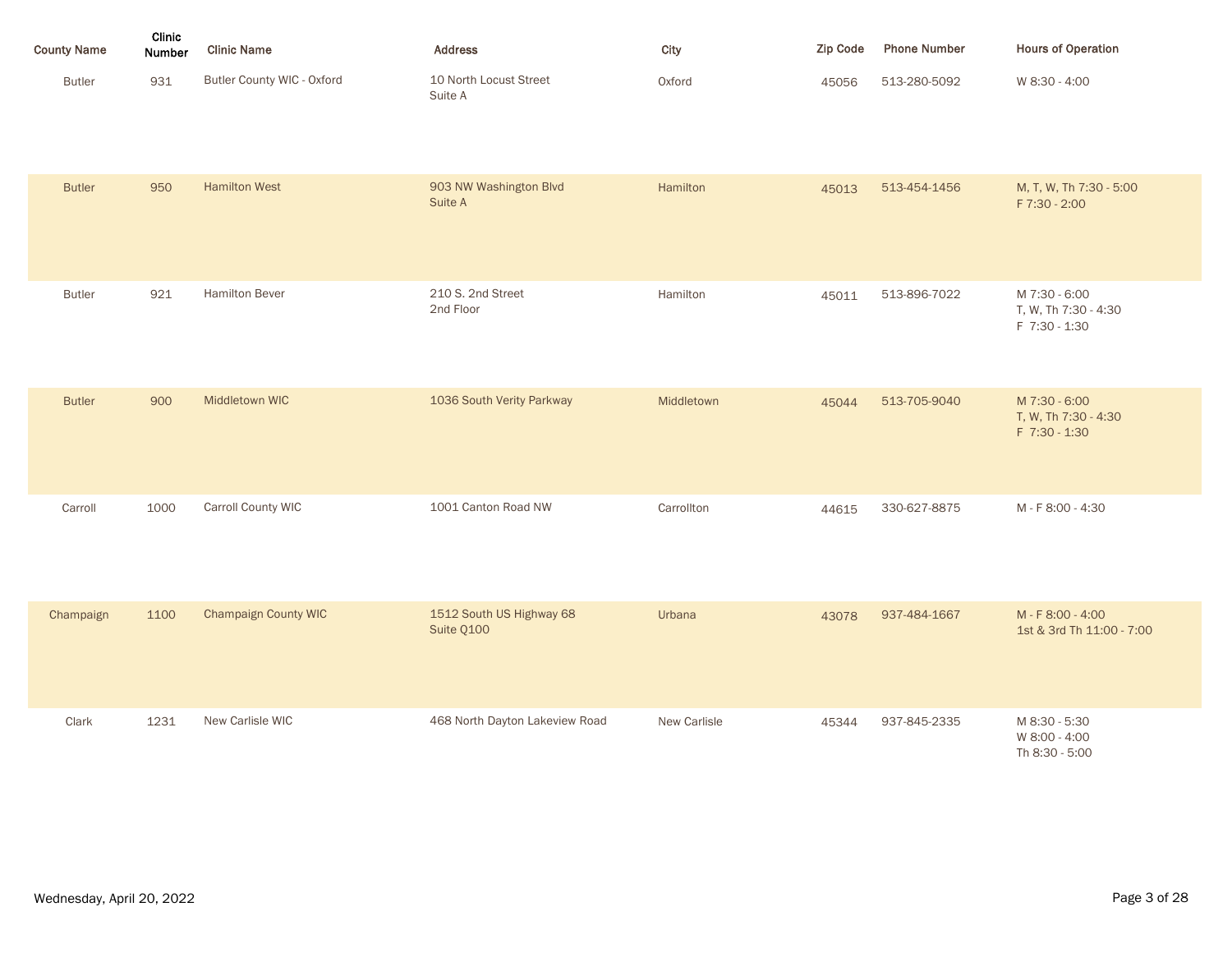| <b>County Name</b> | Clinic<br>Number | <b>Clinic Name</b>          | <b>Address</b>                       | City           | Zip Code | <b>Phone Number</b> | <b>Hours of Operation</b>                          |
|--------------------|------------------|-----------------------------|--------------------------------------|----------------|----------|---------------------|----------------------------------------------------|
| Clark              | 1200             | Springfield WIC             | 2685 E. High Street                  | Springfield    | 45505    | 937-325-0464        | M - F 8:30 - 5:00<br>1st, 3rd & 5th T 10:30 - 7:00 |
| Clermont           | 1390             | Felicity WIC                | 2003 Main Street                     | Felicity       | 45120    | 513-732-7329        | 1st T 9:00 - 1:30                                  |
| Clermont           | 1300             | <b>Clermont WIC</b>         | 2400 Clermont Ctr Drive<br>Suite 200 | <b>Batavia</b> | 45103    | 513-732-7329        | M-F8:30-6:00                                       |
| Clermont           | 1390             | Goshen WIC                  | 6710 Goshen Road                     | Goshen         | 45122    | 513-732-7329        | 1st Th 9:00 - 1:30                                 |
| Clinton            | 1400             | <b>Clinton County WIC</b>   | 111 South Nelson Avenue              | Wilmington     | 45177    | 937-382-2862        | M-F8:00-4:30                                       |
| Columbiana         | 1500             | Columbiana County WIC       | 7876 Lincole Place                   | Lisbon         | 44432    | 330-424-7293        | M - F 8:00 - 4:30<br>1st T 8:00 - 7:00             |
| Coshocton          | 1600             | <b>Coshocton County WIC</b> | 724 South 7th Street                 | Coshocton      | 43812    | 740-622-2929        | M-F8:00-4:00                                       |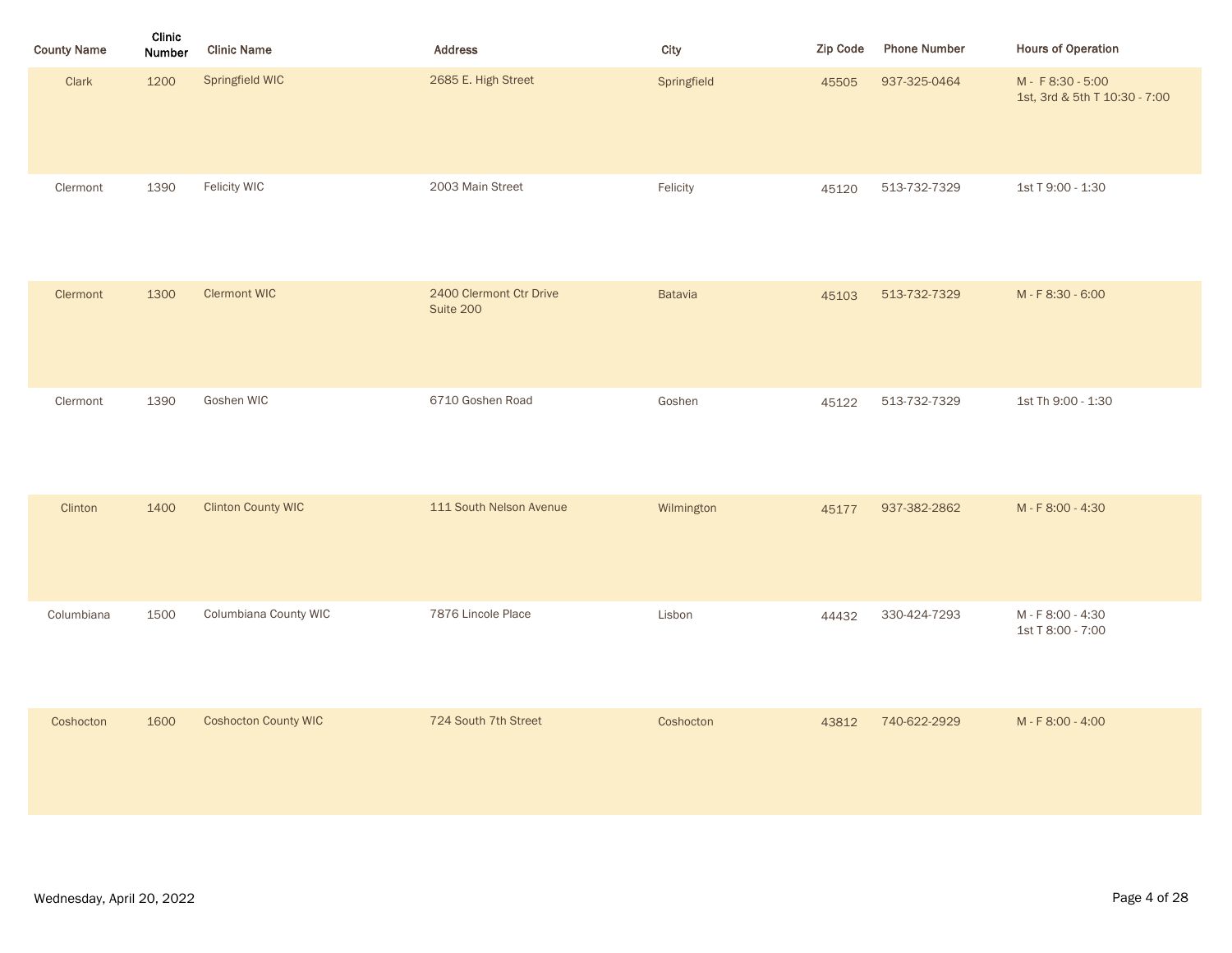| <b>County Name</b> | Clinic<br><b>Number</b> | <b>Clinic Name</b>  | <b>Address</b>       | City           | <b>Zip Code</b> | <b>Phone Number</b> | <b>Hours of Operation</b> |
|--------------------|-------------------------|---------------------|----------------------|----------------|-----------------|---------------------|---------------------------|
| Crawford           | 1700                    | Crawford County WIC | 1520 Isaac Beal Road | <b>Bucyrus</b> | 44820           | 419-562-5859        | M - F 8:00 - 4:30         |

| Crawford | 1710 | <b>Galion WIC</b>                   | 248 Harding Way West   | Galion                   | 44833 | 419-462-1197 | 1st T 9:30 - 6:30<br>W 8:00 - 4:30<br>1st, 3rd & 4th F 8:00 - 4:30 |
|----------|------|-------------------------------------|------------------------|--------------------------|-------|--------------|--------------------------------------------------------------------|
| Cuyahoga | 1804 | Cleveland Heights WIC               | 10 Severance Circle    | <b>Cleveland Heights</b> | 44118 | 216-297-2370 | M, T & Th 8:30 - 4:30                                              |
| Cuyahoga | 1806 | <b>Bedford WIC</b>                  | 19999 Rockside Road    | <b>Bedford</b>           | 44146 | 216-957-5180 | T & Th 8:30 - 4:30                                                 |
| Cuyahoga | 1822 | J. Glen Smith WIC                   | 11100 St. Clair Avenue | Cleveland                | 44108 | 216-957-5635 | T & Th 8:30 - 4:30                                                 |
| Cuyahoga | 1821 | MetroHealth Ohio City Health Center | 4757 Lorain Avenue     | Cleveland                | 44113 | 216-957-4921 | T & Th 8:30 - 4:30                                                 |
| Cuyahoga | 1810 | Brooklyn WIC                        | 5202 Memphis Avenue    | Cleveland                | 44144 | 216-957-9832 | T & F 8:30 - 4:30                                                  |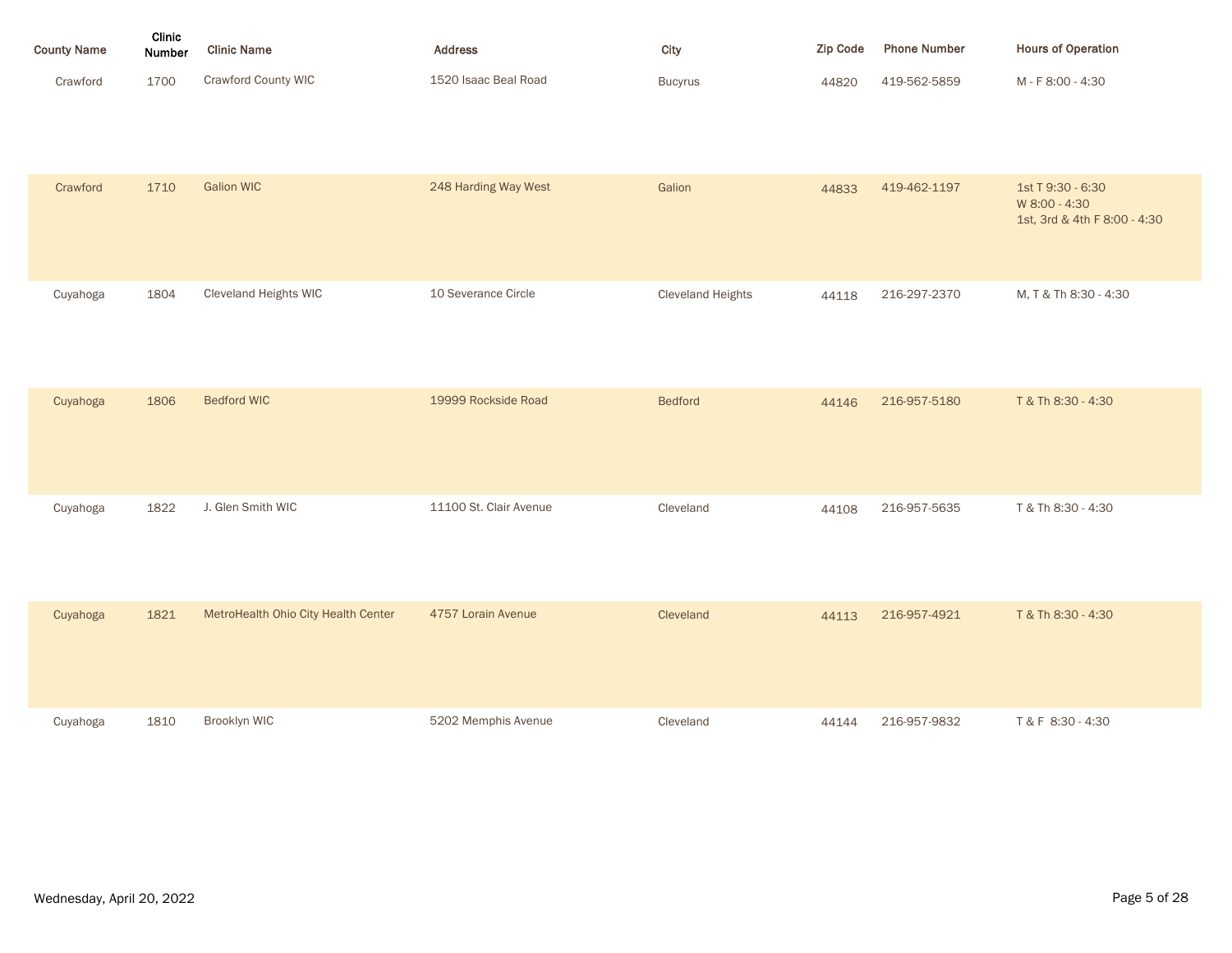| <b>County Name</b> | Clinic<br><b>Number</b> | <b>Clinic Name</b>  | <b>Address</b>                                           | City      | Zip Code | <b>Phone Number</b> | <b>Hours of Operation</b>              |
|--------------------|-------------------------|---------------------|----------------------------------------------------------|-----------|----------|---------------------|----------------------------------------|
| Cuyahoga           | 1805                    | Westown WIC         | 10654 Lorain Avenue                                      | Cleveland | 44111    | 216-671-3679        | T, W, Th & F 8:30 - 4:30               |
| Cuyahoga           | 1803                    | Parma/Snow WIC      | 12301 Snow Road<br>East Entrance, 4th Floor              | Parma     | 44130    | 216-265-6810        | M & Th 8:30 - 4:30                     |
| Cuyahoga           | 1801                    | MetroHealth WIC     | 2500 MetroHealth Drive                                   | Cleveland | 44109    | 216-778-4932        | M - F 8:30 - 5:00<br>2nd S 8:30 - 3:30 |
| Cuyahoga           | 1845                    | Parma/State WIC     | Parma Health Ed Ctr UH<br>7300 State Road                | Parma     | 44134    | 440-886-1752        | T, W, Th & F 8:30 - 4:30               |
| Cuyahoga           | 1823                    | <b>Broadway WIC</b> | 6835 Broadway Avenue                                     | Cleveland | 44105    | 216-957-1950        | M, W & F 8:30 - 4:30                   |
| Cuyahoga           | 1881                    | <b>Buckeye WIC</b>  | 2816 E. 116th Street<br><b>Buckeye Health Center</b>     | Cleveland | 44120    | 216-957-4370        | <b>Temporarily Closed</b>              |
| Cuyahoga           | 1877                    | Lee Harvard WIC     | Lee Harvard Health Center<br>4071 Lee Road SE, Suite 270 | Cleveland | 44128    | 216-751-8209        | M, W & Th 8:30 - 4:30                  |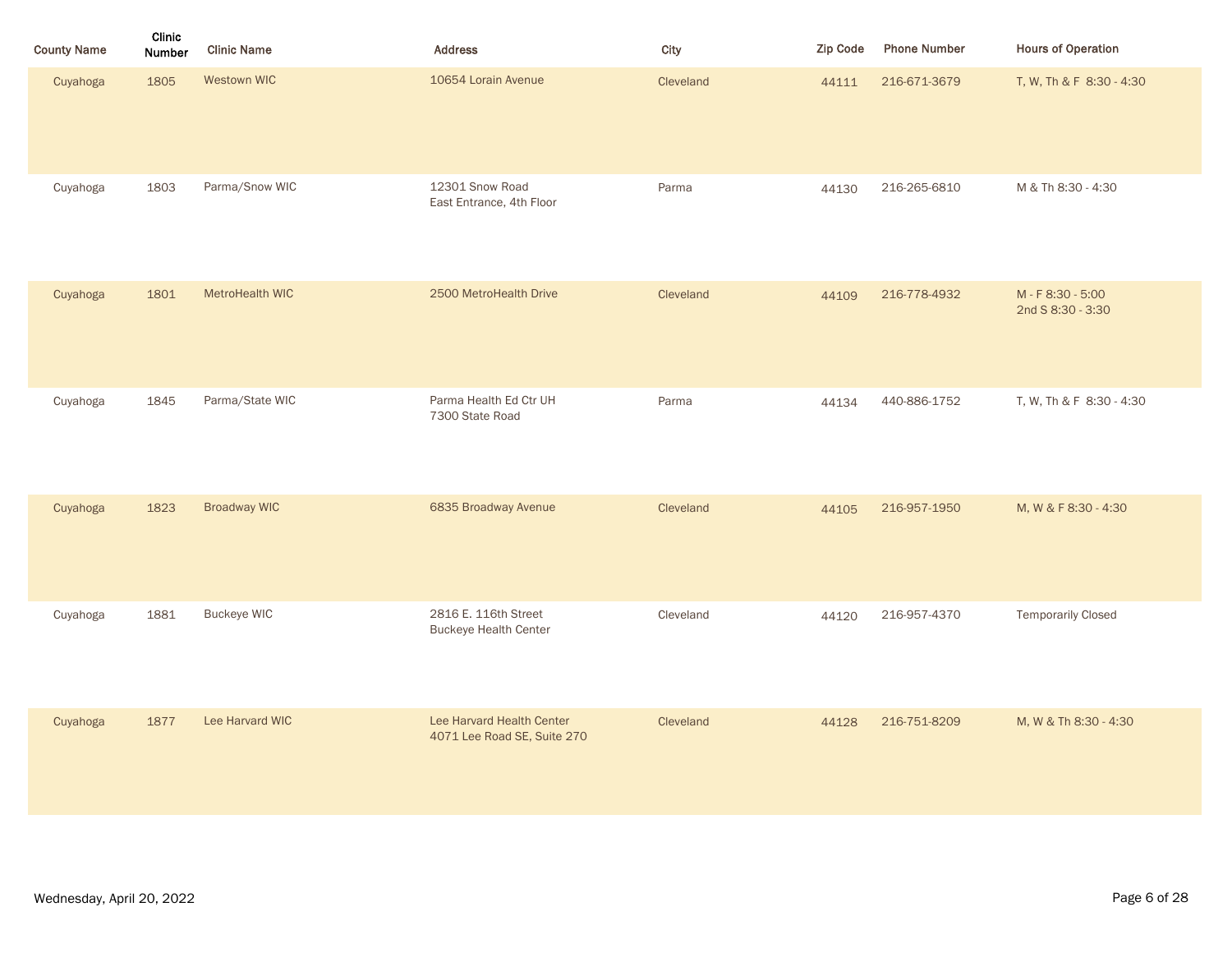| <b>County Name</b> | Clinic<br><b>Number</b> | <b>Clinic Name</b> | <b>Address</b>     | City   | Zip Code | <b>Phone Number</b> | <b>Hours of Operation</b> |
|--------------------|-------------------------|--------------------|--------------------|--------|----------|---------------------|---------------------------|
| Cuyahoga           | 1837                    | Euclid Shore WIC   | 291 East 222nd St. | Euclid | 44123    | 216-731-6166        | M, T, W & F 8:30 - 4:30   |

| Cuyahoga     | 1861 | <b>University WIC</b>                       | 5805 Euclid Ave, Room 101<br>UH Rainbow Ctr for Women & Children | Cleveland   | 44103 | 216-675-6605 | M, W & Th 8:30 - 4:30                                   |
|--------------|------|---------------------------------------------|------------------------------------------------------------------|-------------|-------|--------------|---------------------------------------------------------|
| Cuyahoga     | 1875 | Lakewood WIC                                | 15224 Madison Avenue                                             | Lakewood    | 44107 | 216-228-2180 | M, W & F 8:30 - 4:30                                    |
| Cuyahoga     | 1800 | <b>Administrative Office</b><br>(No Clinic) | 5202 Memphis Avenue                                              | Cleveland   | 44144 | 216-957-9421 | M - F 8:00 - 5:00                                       |
| Darke        | 1990 | New Madison WIC                             | 320 N. Main Street                                               | New Madison | 45346 | 937-547-1776 | 3rd W 10:00 - 2:00                                      |
| <b>Darke</b> | 1910 | Darke County WIC                            | 130 Martz Street<br>Suite B                                      | Greenville  | 45331 | 937-547-1776 | M, T & W 8:00 - 5:00<br>Th 8:00 - 6:00<br>F 8:00 - 4:00 |
| Darke        | 1990 | Union City WIC                              | 117 N. Franklin Street                                           | Union City  | 45390 | 937-547-1776 | 2nd W 10:00 - 2:00                                      |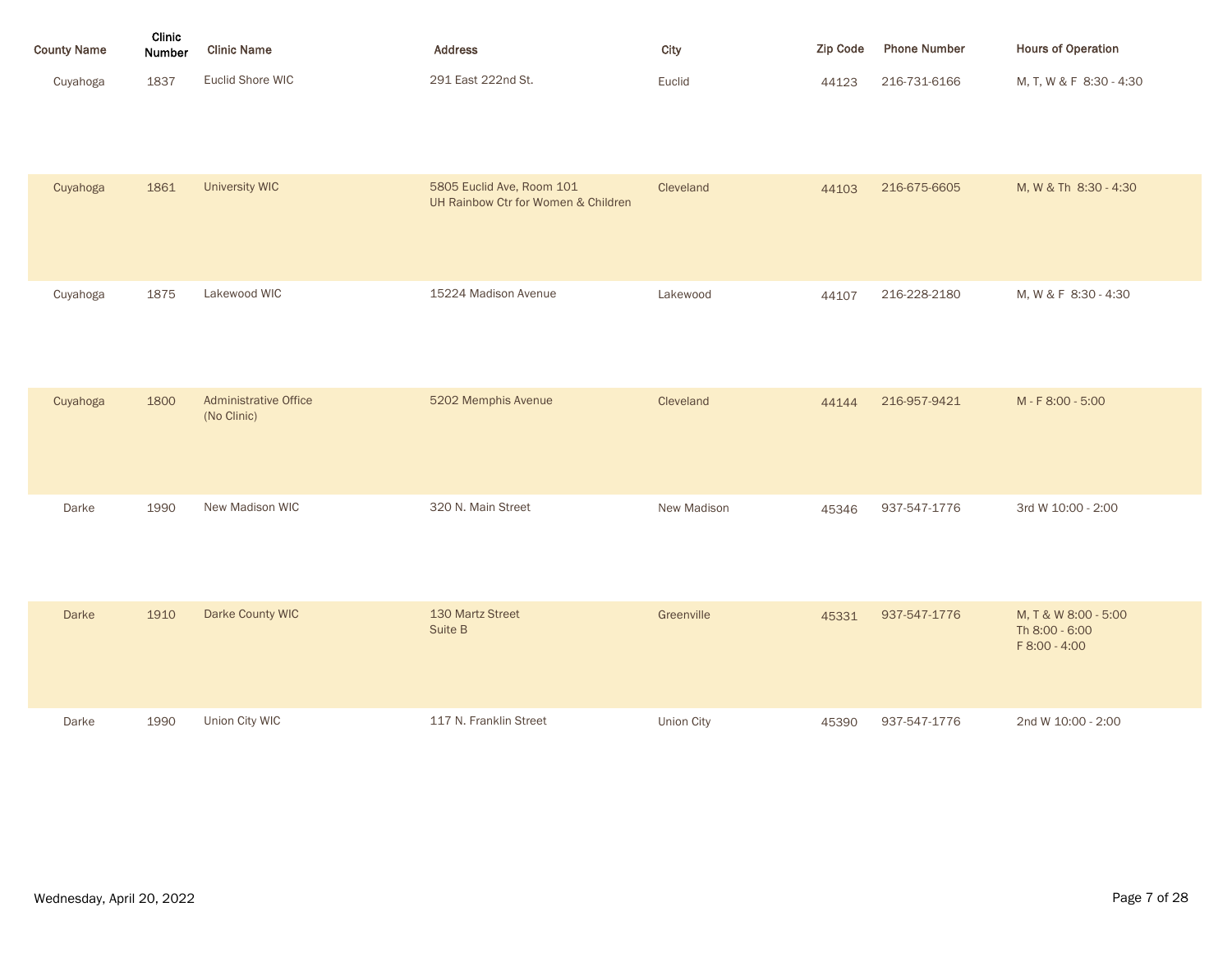| <b>County Name</b> | Clinic<br>Number | <b>Clinic Name</b>          | Address                                  | City         | Zip Code | <b>Phone Number</b> | <b>Hours of Operation</b>                 |
|--------------------|------------------|-----------------------------|------------------------------------------|--------------|----------|---------------------|-------------------------------------------|
| Defiance           | 2000             | Defiance County WIC         | 1300 East 2nd Street<br><b>Suite 101</b> | Defiance     | 43512    | 419-782-7770        | M - Th 8:30 - 5:30                        |
| Delaware           | 2150             | Sunbury WIC                 | 137 State Route 3                        | Sunbury      | 43074    | 614-754-5059        | 2nd & 4th Th 8:30 - 4:00                  |
| Delaware           | 2100             | Delaware County WIC         | 3 West Winter Street<br>PO Box 570       | Delaware     | 43015    | 740-203-2050        | M, W, Th & F 8:00 - 5:00<br>T 9:30 - 6:30 |
| Erie               | 2201             | Vermilion WIC               | 1250 Sanford Street                      | Vermilion    | 44089    | 440-967-7359        | W 8:00 - 5:00                             |
| Erie               | 2200             | Erie Co Health Dept WIC     | 420 Superior Street                      | Sandusky     | 44870    | 419-626-5623        | M - F 8:00 - 5:00<br>2nd T 8:00 - 7:00    |
| Fairfield          | 2310             | Pickerington WIC            | 11050 Tussing Road                       | Pickerington | 43147    | 740-652-2800        | W & F 8:00 - 4:00<br>3rd W 12:00 - 4:00   |
| Fairfield          | 2300             | <b>Fairfield County WIC</b> | 1550 Sheridan Drive<br>Suite 100         | Lancaster    | 43130    | 740-652-2800        | M-F8:00-4:00                              |
|                    |                  |                             |                                          |              |          |                     |                                           |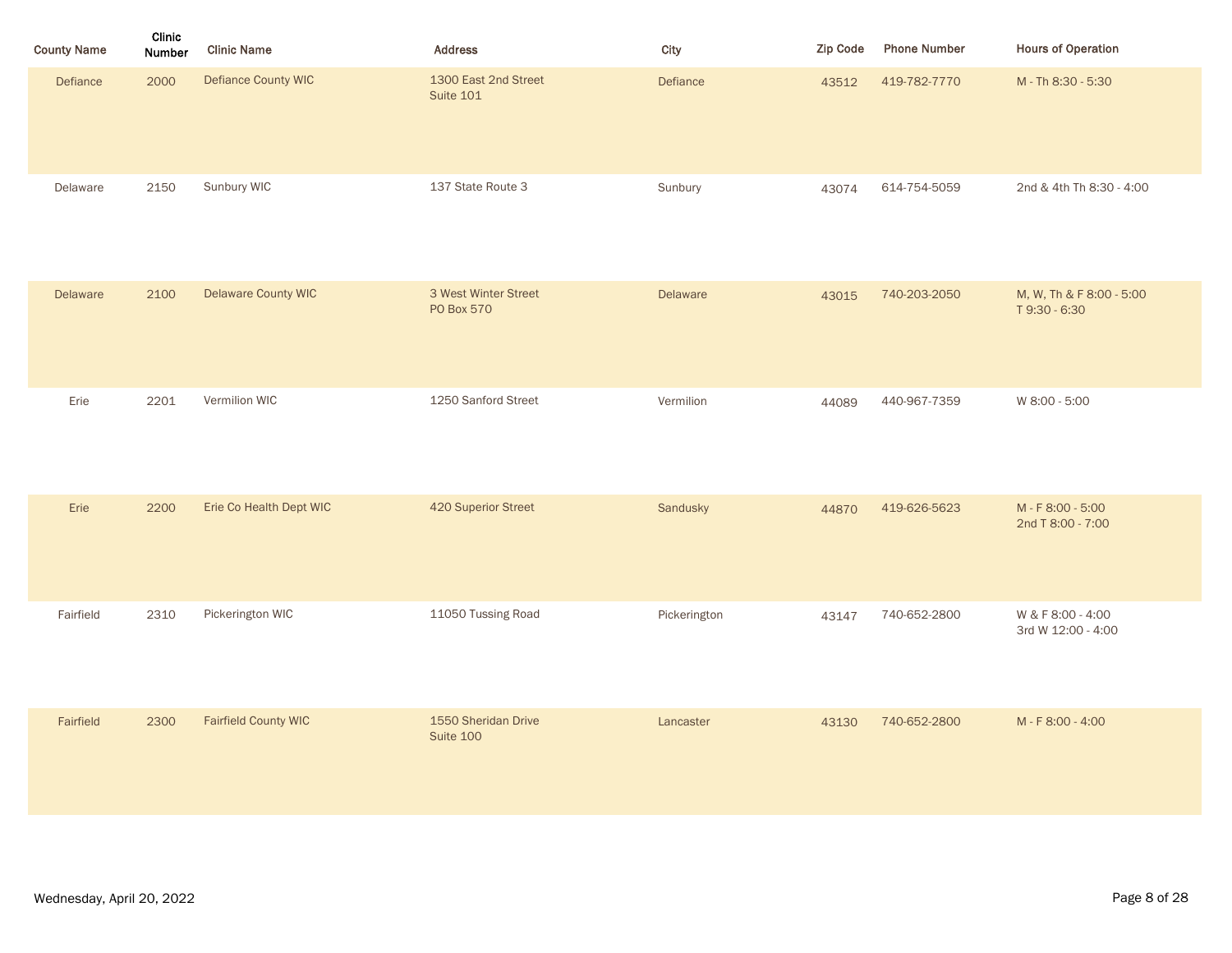| <b>County Name</b> | Clinic<br>Number | <b>Clinic Name</b>         | <b>Address</b>            | City                          | <b>Zip Code</b> | <b>Phone Number</b> | <b>Hours of Operation</b>                                |
|--------------------|------------------|----------------------------|---------------------------|-------------------------------|-----------------|---------------------|----------------------------------------------------------|
| Fayette            | 2400             | Fayette County WIC         | 317 South Fayette Street  | <b>Washington Court House</b> | 43160           | 740-333-3552        | M-Th 7:30 - 4:30<br>F 8:00 - 2:00<br>3rd Th 7:30 - 6:30  |
| Franklin           | 2527             | Westside Health Center WIC | 2300 West Broad Street    | Columbus                      | 43204           | 614-645-6437        | M, W & Th 7:30 - 5:00<br>T 9:00 - 7:00<br>F 7:30 - 11:30 |
| Franklin           | 2529             | Northeast WIC              | 4337 Cleveland Avenue     | Columbus                      | 43224           | 614-645-3072        | M, W & Th 7:30 - 5:00<br>T 9:00 - 7:00<br>F 7:30 - 11:30 |
| Franklin           | 2523             | Southside WIC              | 1905 South Parsons Avenue | Columbus                      | 43207           | 614-645-3131        | M, W & Th 7:30 - 5:00<br>T 9:00 - 7:00<br>F 7:30 - 11:30 |
| Franklin           | 2541             | Georgesville WIC           | 1681 Holt Road            | Columbus                      | 43228           | 614-645-3621        | M, W & Th 7:30 - 5:00<br>T 9:00 - 7:00<br>F 7:30 - 11:30 |
| Franklin           | 2566             | <b>NCH Northland WIC</b>   | 4560 Morse Centre Road    | Columbus                      | 43229           | 614-355-9406        | M 7:30 - 6:30<br>T, W, Th 7:30 - 6:00<br>F 7:30 - 4:30   |

| Franklin | 2545 | Eastland WIC | 3933 East Livingston Avenue | Columbus | 43227 | 614-645-3623 | M, W & Th 7:30 - 5:00<br>T 9:00 - 7:00<br>F 7:30 - 11:30 |
|----------|------|--------------|-----------------------------|----------|-------|--------------|----------------------------------------------------------|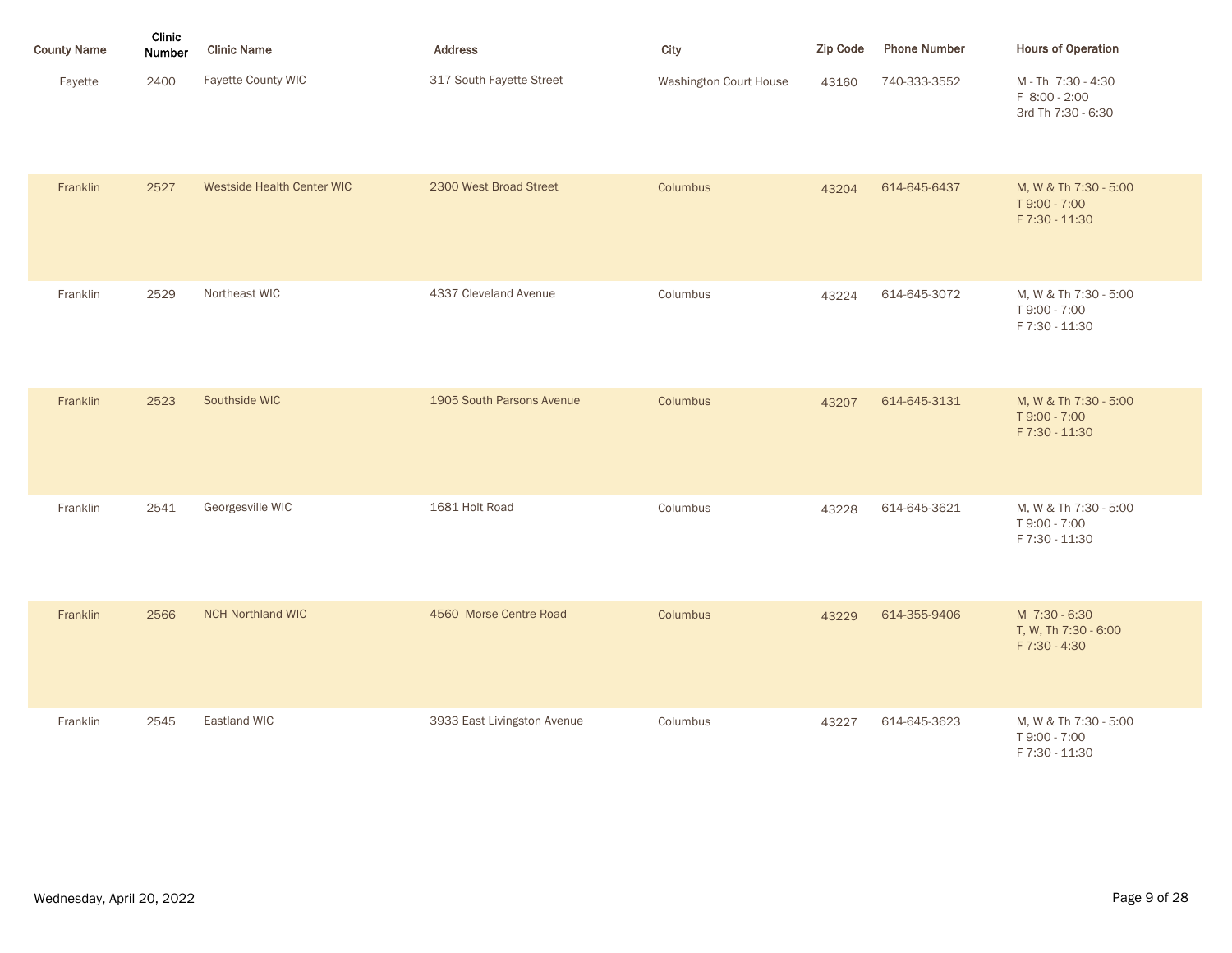| <b>County Name</b> | Clinic<br>Number | <b>Clinic Name</b>                       | <b>Address</b>              | City     | Zip Code | <b>Phone Number</b> | <b>Hours of Operation</b>                                |
|--------------------|------------------|------------------------------------------|-----------------------------|----------|----------|---------------------|----------------------------------------------------------|
| Franklin           | 2546             | <b>NCH Whitehall</b>                     | 561 South Yearling Road     | Columbus | 43213    | 614-355-9816        | M 8:00 - 4:30<br>T & W 7:30 - 6:30<br>Th 8:00 - 6:30     |
| Franklin           | 2565             | NCH Westside WIC                         | 441 Industrial Mile Road    | Columbus | 43228    | 614-355-9719        | M & T 7:30 - 6:30<br>W & Th 8:00 - 4:30                  |
| Franklin           | 2571             | Outerbelt East WIC                       | 79 Outerbelt Street         | Columbus | 43213    | 614-724-0590        | M, W & Th 7:30 - 5:00<br>T 9:00 - 7:00<br>F 7:30 - 11:30 |
| Franklin           | 2573             | <b>NCH Hamilton Road</b>                 | 2599 South Hamilton Road    | Columbus | 43232    | 614-355-9608        | M, W & Th 7:30 - 12:30<br>T 7:30 - 4:30<br>F 8:00 - 4:30 |
| Franklin           | 2532             | <b>NCH Livingston Ambulatory Ctr WIC</b> | 380 Butterfly Gardens Drive | Columbus | 43215    | 614-722-2685        | M - Th 7:30 - 6:00<br>F9:00 - 3:00                       |
| Franklin           | 2512             | East Central WIC                         | 1180 East Main Street       | Columbus | 43205    | 614-645-5553        | M, W & Th 7:30 - 5:00<br>T 9:00 - 7:00<br>F 7:30 - 11:30 |
| Franklin           | 2500             | Franklin County WIC                      | 240 Parsons Avenue          | Columbus | 43215    | 614-645-7280        | M, W & Th 7:30 - 5:00<br>T 9:00 - 7:00<br>F 7:30 - 4:00  |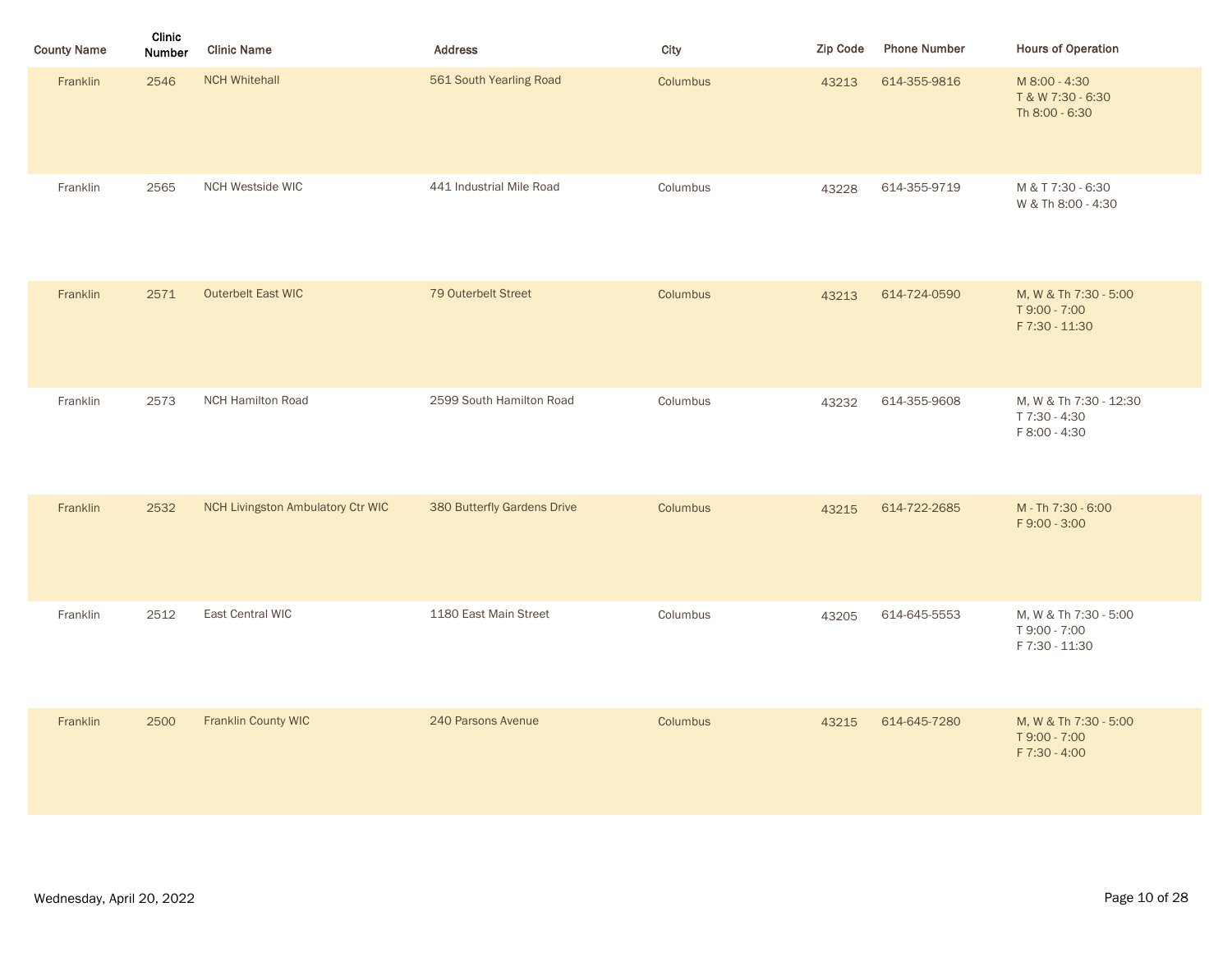| <b>County Name</b> | Clinic<br>Number | <b>Clinic Name</b>             | <b>Address</b>                | City        | <b>Zip Code</b> | <b>Phone Number</b> | <b>Hours of Operation</b>                                |
|--------------------|------------------|--------------------------------|-------------------------------|-------------|-----------------|---------------------|----------------------------------------------------------|
| Franklin           | 2572             | Clintonville WIC               | 4550 Indianola Avenue         | Columbus    | 43214           | 614-724-3075        | M, W & Th 7:30 - 5:00<br>T 9:00 - 7:00<br>F 7:30 - 11:30 |
| Franklin           | 2522             | <b>Linden Community Center</b> | 1350 Briarwood Avenue         | Columbus    | 43211           | 614-645-8306        | M, W & Th 7:30 - 5:00<br>T 9:00 - 7:00<br>F 7:30 - 11:30 |
| Fulton             | 2600             | Fulton/Henry WIC               | 606 South Shoop Avenue        | Wauseon     | 43567           | 419-337-6979        | M-F8:30-4:30<br>1st Th 8:30 - 6:00                       |
| Gallia             | 2700             | <b>Gallia County WIC</b>       | 499 Jackson Pike<br>Suite D   | Gallipolis  | 45631           | 740-441-2977        | M-F8:00-4:00<br>2nd T 8:00 - 6:00                        |
| Geauga             | 2803             | Geauga WIC Middlefield         | 14999 S. State Avenue         | Middlefield | 44062           | 440-251-6522        | T 8:00 - 4:30                                            |
| Geauga             | 2800             | <b>Geauga County WIC</b>       | 12406 Madison Road<br>Suite 3 | Huntsburg   | 44046           | 440-636-5331        | M, W & Th 8:00 - 4:30<br>1st & 3rd W 9:30 - 6            |
| Greene             | 2920             | Fairborn WIC                   | 600 Pierce Drive              | Fairborn    | 45324           | 937-879-4093        | M & W 8:00 - 4:00                                        |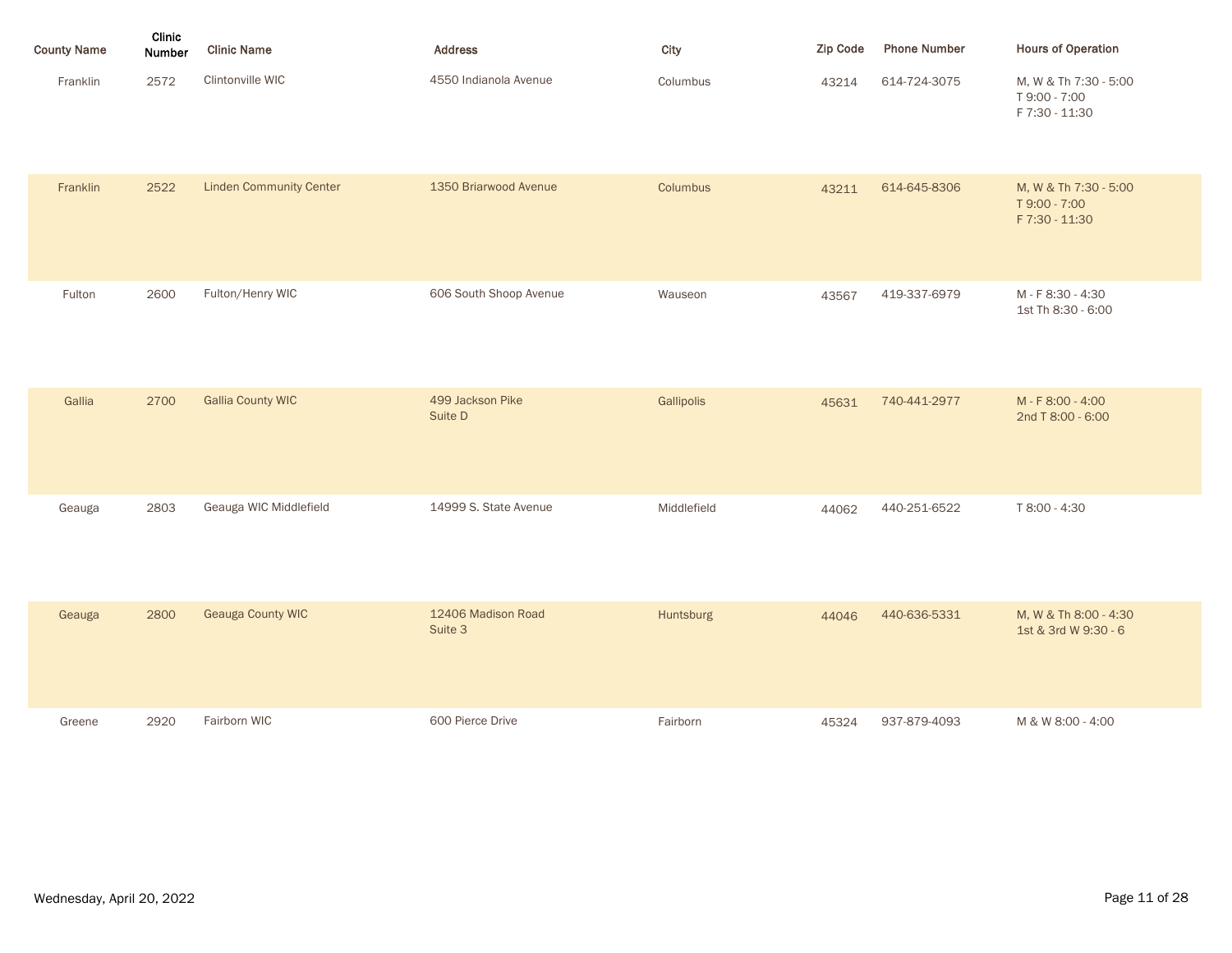| <b>County Name</b> | Clinic<br>Number | <b>Clinic Name</b>                          | <b>Address</b>                  | City       | Zip Code | <b>Phone Number</b> | <b>Hours of Operation</b>                  |
|--------------------|------------------|---------------------------------------------|---------------------------------|------------|----------|---------------------|--------------------------------------------|
| Greene             | 2910             | <b>Greene County WIC</b>                    | 360 Wilson Drive                | Xenia      | 45385    | 937-374-5600        | M - F 8:00 - 4:00<br>2nd Th 11:00 - 7:00   |
| Guernsey           | 3000             | <b>Guernsey County WIC</b>                  | 326 Highland Avenue             | Cambridge  | 43725    | 740-439-3577        | M 8:00 - 5:30<br>T - F 8:00 - 4:30         |
| Hamilton           | 3104             | Millvale WIC<br><b>Hopple Health Center</b> | 2750 Beekman Street             | Cincinnati | 45225    | 513-352-3199        | M 9:00 - 6:00<br>T, W, Th & F 8:00 - 4:30  |
| Hamilton           | 3106             | Children's Hospital WIC                     | 3430 Burnet Avenue<br>2nd Floor | Cincinnati | 45229    | 513-636-5818        | M 10:00 - 7:00<br>W, Th, F 8:00 - 4:30     |
| Hamilton           | 3108             | <b>WIC Price Hill Health Center</b>         | 2136 West 8th Street            | Cincinnati | 45204    | 513-357-2727        | M, T & F 8:00 - 4:30<br>W 10:00 - 7:00     |
| Hamilton           | 3109             | Western Hills                               | 4966 Glenway Avenue<br>#301     | Cincinnati | 45238    | 513-251-4700        | M, T, Th & F 8:00 - 4:30<br>W 10:00 - 7:00 |
| Hamilton           | 3111             | Mount Healthy/7 Hills                       | 10950 Hamilton Avenue           | Cincinnati | 45231    | 513-522-4300        | M, T, Th & F 8:00 - 4:30<br>W 10:00 - 7:00 |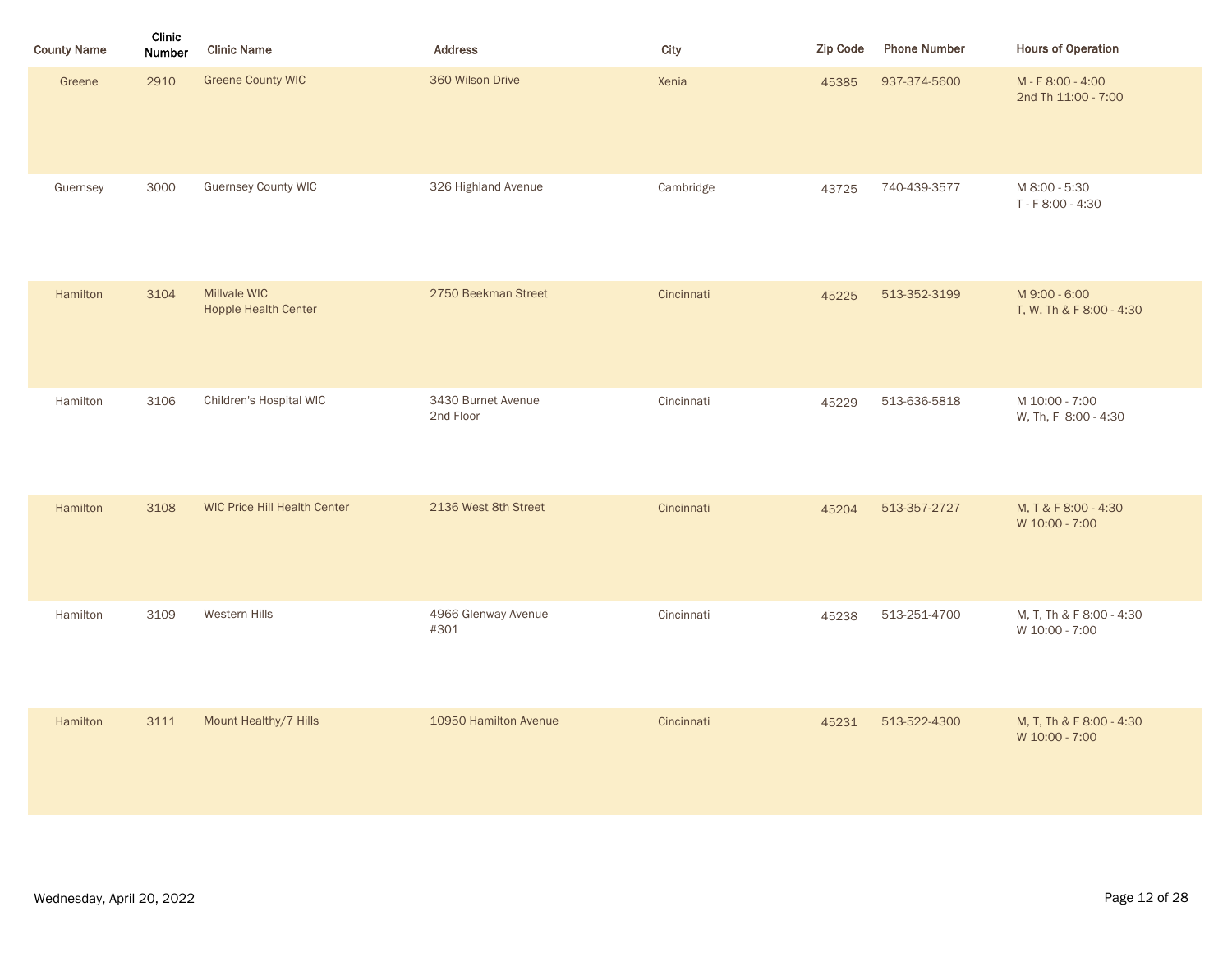| <b>County Name</b> | Clinic<br><b>Number</b> | <b>Clinic Name</b>             | <b>Address</b>       | City       | <b>Zip Code</b> | <b>Phone Number</b> | <b>Hours of Operation</b> |
|--------------------|-------------------------|--------------------------------|----------------------|------------|-----------------|---------------------|---------------------------|
| Hamilton           | 3161                    | WIC Winton Hills Health Center | 5275 Winneste Avenue | Cincinnati | 45232           | 513-242-1720        | M. Th & F 8:30 - 5:00     |

| Hamilton | 3170 | Roselawn WIC                   | 7162 Reading Road<br>Suite 800                                | Cincinnati | 45237 | 513-821-6813 | M 10:00 - 7:00<br>T-F 8:00 - 4:30                                     |
|----------|------|--------------------------------|---------------------------------------------------------------|------------|-------|--------------|-----------------------------------------------------------------------|
| Hamilton | 3105 | Northside Health Center WIC    | 3917 Spring Grove Avenue                                      | Cincinnati | 45223 | 513-564-2180 | M, W, Th, F 8:00 - 4:30<br>T 10:00 - 7:00                             |
| Hamilton | 3102 | Elm Street WIC                 | 1525 Elm Street                                               | Cincinnati | 45202 | 513-352-3816 | M 10:00 - 7:00<br>T, W, Th 8:00 - 4:30                                |
| Hamilton | 3103 | Cann Health Center WIC         | 5818 Madison Rd<br>1st Floor                                  | Cincinnati | 45227 | 513-263-8777 | T & F 8:00 - 4:30<br>Th 10:00 - 7:00                                  |
| Hancock  | 3210 | <b>Hancock County WIC</b>      | The Family Center<br>1800 North Blanchard Street<br>Suite 124 | Findlay    | 45840 | 419-424-0720 | M & Th 8:00 - 4:30<br>T 8:00 - 5:30<br>W 8:00 - 5:00<br>F 8:00 - 2:30 |
| Hancock  | 3200 | <b>HHWP WIC Administration</b> | Hancock WIC<br>1637 Tiffin Avenue                             | Findlay    | 45840 | 419-423-3755 | M - F 8:00 - 4:30                                                     |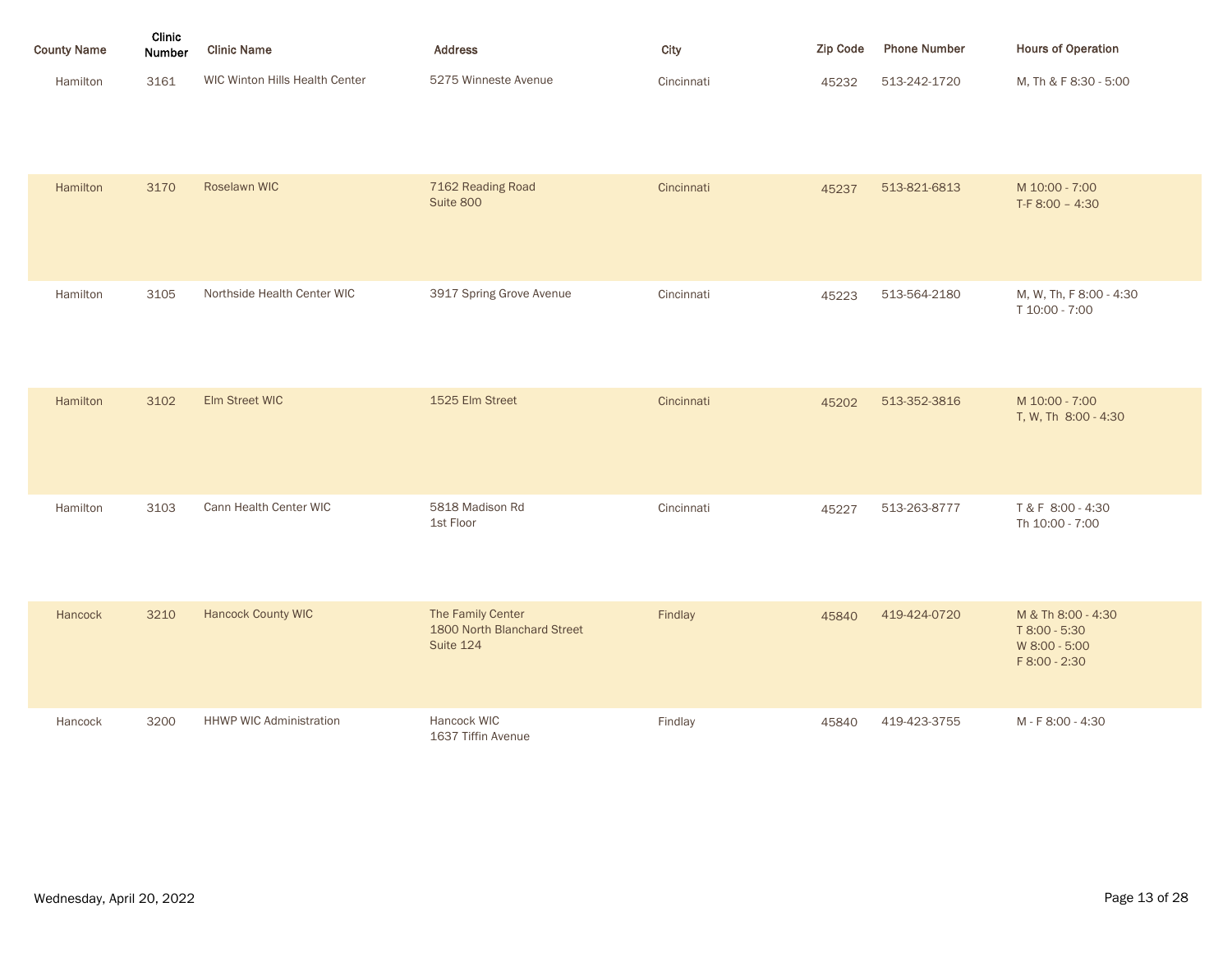| <b>County Name</b> | Clinic<br>Number | <b>Clinic Name</b>                    | <b>Address</b>                                              | City       | Zip Code | <b>Phone Number</b> | <b>Hours of Operation</b>                                    |
|--------------------|------------------|---------------------------------------|-------------------------------------------------------------|------------|----------|---------------------|--------------------------------------------------------------|
| Hardin             | 3300             | <b>Hardin County WIC</b>              | 500 E Columbus Street                                       | Kenton     | 43326    | 419-675-2000        | M - W 7:30 - 4:30<br>3rd W 7:30 - 6:00                       |
| Harrison           | 3490             | Scio Clinic                           | 101 West Church Street                                      | Scio       | 43988    | 740-945-3655        | 2nd Th 8:00 - 1:00                                           |
| Harrison           | 3411             | <b>Harrison County WIC</b>            | 239 E. Warren Street                                        | Cadiz      | 43907    | 740-942-2151        | T, W & Th 8:00 - 4:00                                        |
| Henry              | 3510             | Henry County WIC                      | 1843 Oakwood Avenue                                         | Napoleon   | 43545    | 419-591-3075        | M - W 8:30 - 4:30<br>2nd M 8:30 - 11:00<br>1st W 9:00 - 5:00 |
| Highland           | 3690             | Mowrystown WIC                        | <b>Church of Christ Community Bldg</b><br>28 W. Main Street | Mowrystown | 45155    | 937-393-3060        | 1st T 8:00 - 1:00                                            |
| Highland           | 3690             | Lynchburg WIC                         | Lynchburg Lions' Club<br>2684 Sharpsville Road              | Lynchburg  | 45142    | 937-393-3060        | 3rd T 8:00 - 1:00                                            |
| Highland           | 3610             | <b>Highland County WIC Greenfield</b> | 1300 Jefferson Street                                       | Greenfield | 45123    | 937-981-2953        | M & F 8:00 - 4:30                                            |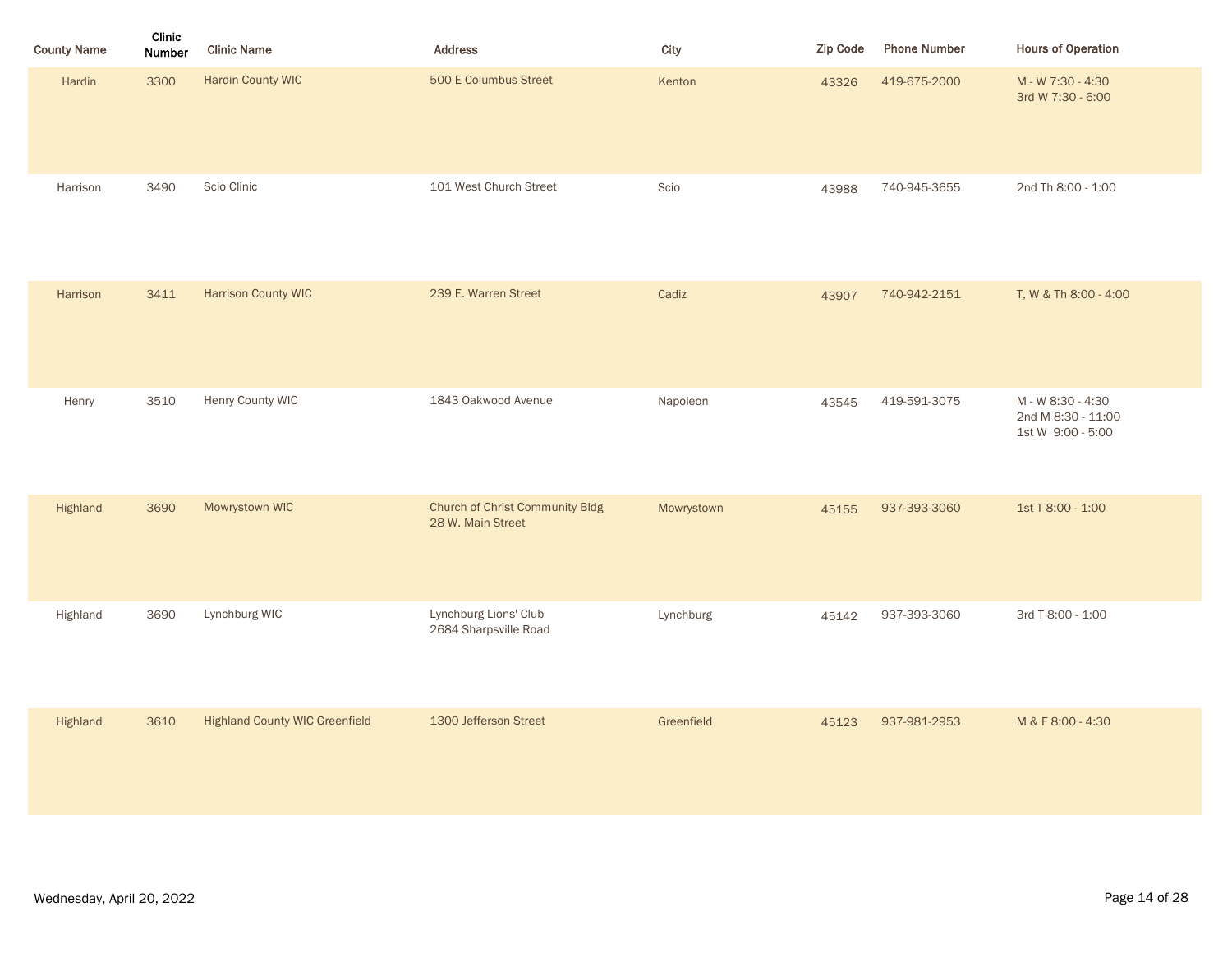| <b>County Name</b> | Clinic<br>Number | <b>Clinic Name</b>         | <b>Address</b>                      | City      | <b>Zip Code</b> | <b>Phone Number</b> | <b>Hours of Operation</b> |
|--------------------|------------------|----------------------------|-------------------------------------|-----------|-----------------|---------------------|---------------------------|
| Highland           | 3600             | <b>Highland County WIC</b> | 1487 North High Street<br>Suite 500 | Hillsboro | 45133           | 937-393-3060        | M - F 8:00 - 4:30         |

| Hocking | 3710 | Laurelville WIC             | 16240 Maple St.                                                | Laurelville         | 43135 | 740-385-3030 | 1st Th 9:00 - 3:00                     |
|---------|------|-----------------------------|----------------------------------------------------------------|---------------------|-------|--------------|----------------------------------------|
| Hocking | 3700 | <b>Hocking County WIC</b>   | 350 State Route 664 N                                          | Logan               | 43138 | 740-385-3030 | M - F 8:00 - 4:00<br>2nd T 8:00 - 7:00 |
| Holmes  | 3890 | <b>Walnut Creek WIC</b>     | <b>Walnut Creek Mennonite Church</b><br>2619 Township Road 144 | <b>Walnut Creek</b> | 44687 | 330-674-8455 | 2nd T 8:30 - 11:30 by appt only        |
| Holmes  | 3890 | <b>Glenwood Apartments</b>  | 101 Lakeview Drive                                             | Millersburg         | 44654 | 330-674-8455 | 3rd W 1:00 - 4:00                      |
| Holmes  | 3890 | <b>Glenmont Food Pantry</b> | 108 Main Street                                                | Glenmont            | 44628 | 330-674-8455 | 3rd W 4:00 - 7:00                      |
| Holmes  | 3890 | Mt Hope WIC                 | St John's Lutheran Church<br>8084 State Route 241              | Mt Hope             | 44660 | 330-674-8455 | 1st W 8:30 - 11:30 by appt only        |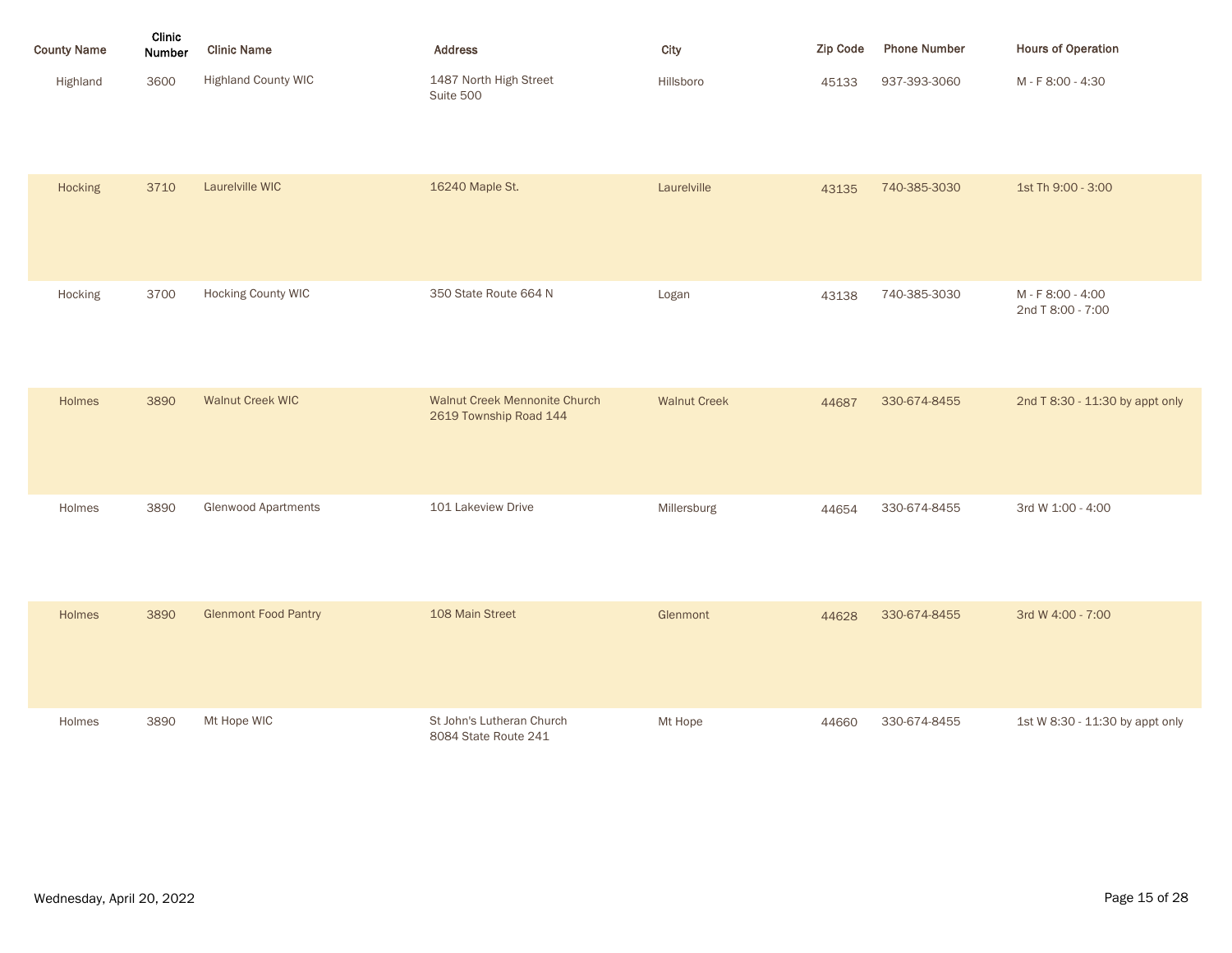| Clinic<br>Number | <b>Clinic Name</b>           | Address                        | City         | Zip Code | <b>Phone Number</b> | <b>Hours of Operation</b>                  |
|------------------|------------------------------|--------------------------------|--------------|----------|---------------------|--------------------------------------------|
| 3890             | Millersburg Church of Christ | 926 E Jackson Street           | Millersburg  | 44654    | 330-674-8455        | 3rd W 8:30 - 11:30                         |
| 3800             | Holmes County WIC            | 85 N Grant Street<br>Suite B   | Millersburg  | 44654    | 330-674-8455        | M-F 8:00-4:30<br>4th T 4:00 - 7:00 offsite |
| 3910             | Norwalk WIC                  | 34 Executive Drive<br>Suite A  | Norwalk      | 44857    | 419-668-6855        | M - F 8:00 - 5:00<br>2nd T 8:00 - 7:00     |
| 4000             | Jackson County WIC           | 73-A East Huron Street         | Jackson      | 45640    | 740-286-5443        | M - F 8:00 - 4:30                          |
| 4100             | Jefferson County WIC         | 500 Market Street<br>6th floor | Steubenville | 43952    | 740-283-8530        | M, T, Th, F 8:00 - 4:00<br>W 8:00 - 5:30   |
| 4200             | Knox County WIC              | 809 Coshocton Avenue           | Mt. Vernon   | 43050    | 740-392-2200        | M - F 8:00 - 4:30<br>3rd T 9:30 - 6:00     |
| 4210             | Danville WIC                 | 302 S. Market Street           | Danville     | 43014    | 740-599-7224        | 2nd Th 8:30 - 4:00                         |
|                  |                              |                                |              |          |                     |                                            |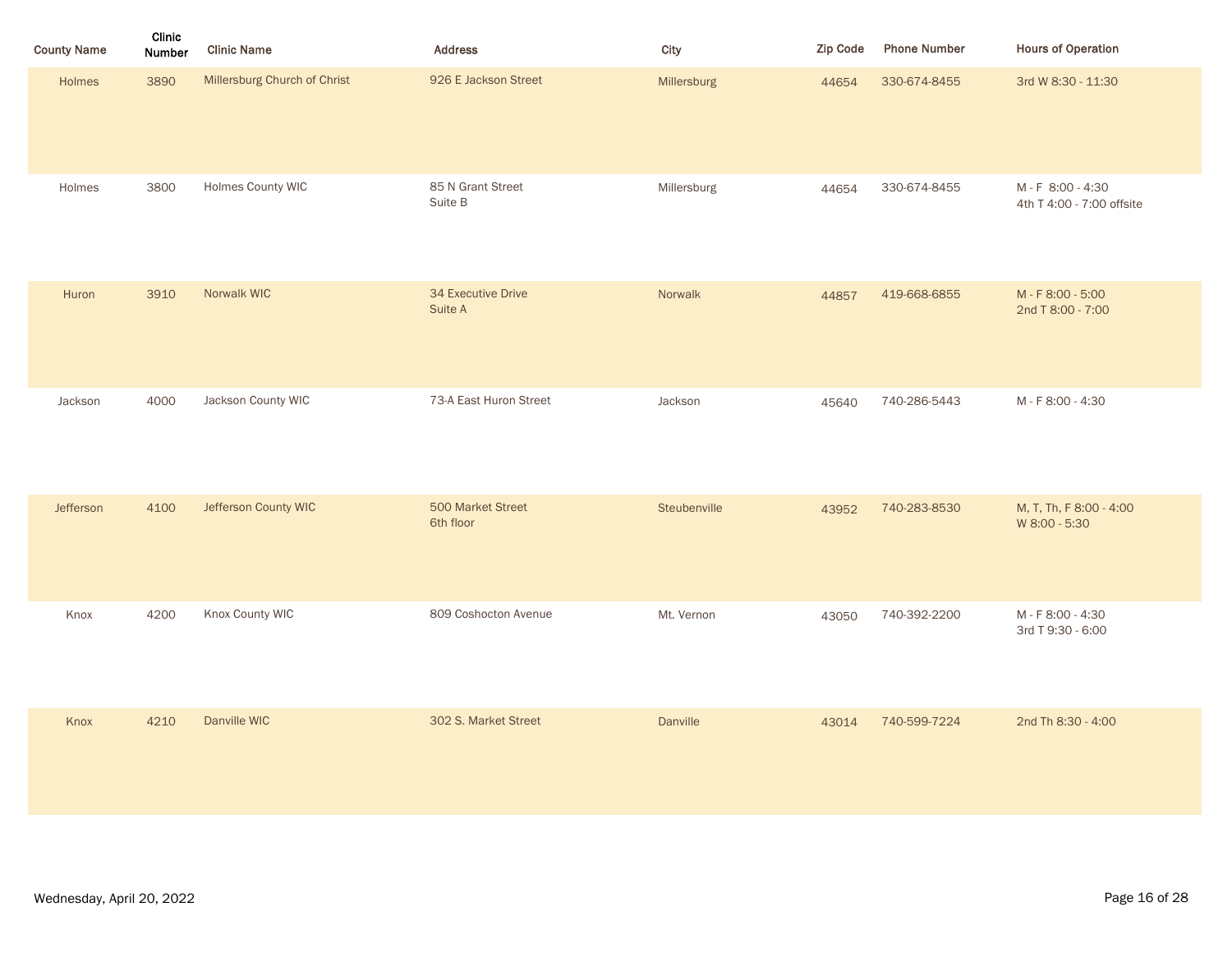| <b>County Name</b> | Clinic<br>Number | <b>Clinic Name</b>        | <b>Address</b>                 | City                | <b>Zip Code</b> | <b>Phone Number</b> | <b>Hours of Operation</b>                                                          |
|--------------------|------------------|---------------------------|--------------------------------|---------------------|-----------------|---------------------|------------------------------------------------------------------------------------|
| Lake               | 4300             | Lake County Central WIC   | 1 Victoria Square<br>Suite 215 | Painesville         | 44077           | 440-350-2552        | M-F8:00-4:30<br>1st, 2nd & 4th Th 9:30 - 6:00                                      |
| Lake               | 4301             | Lake County West WIC      | 2255 Rockefeller Road          | Wickliffe           | 44092           | 440-833-6007        | M, T, Th, F 8:00 - 4:30<br>3rd & 4th W 9:30 - 6:00                                 |
| Lake               | 4302             | Lake County East WIC      | 31 Park Street                 | Madison             | 44057           | 440-428-2003        | T & Th 8:00 - 4:30<br>2nd W 8:00 - 4:30<br>4th T 9:30 - 6:00<br>3rd Th 9:30 - 6:00 |
| Lawrence           | 4440             | Lawrence County WIC       | 120 North Third Street         | Ironton             | 45638           | 740-532-2646        | M-F8:00-4:30                                                                       |
| Licking            | 4500             | <b>Licking County WIC</b> | 675 Price Road                 | Newark              | 43055           | 740-349-6474        | M, Th 8:00 - 5:00<br>T 8:00 - 6:30<br>F 8:00 - 12:00<br>5th W 8:00 - 5:00          |
| Licking            | 4590             | Johnstown WIC             | 292 South Main Street          | Johnstown           | 43031           | 740-349-6474        | 4th W 8:00 - 5:00                                                                  |
| Licking            | 4590             | <b>Buckeye Lake WIC</b>   | 5133 Walnut Road<br>Route 79   | <b>Buckeye Lake</b> | 43008           | 740-349-6474        | 1st W 8:00 - 5:00                                                                  |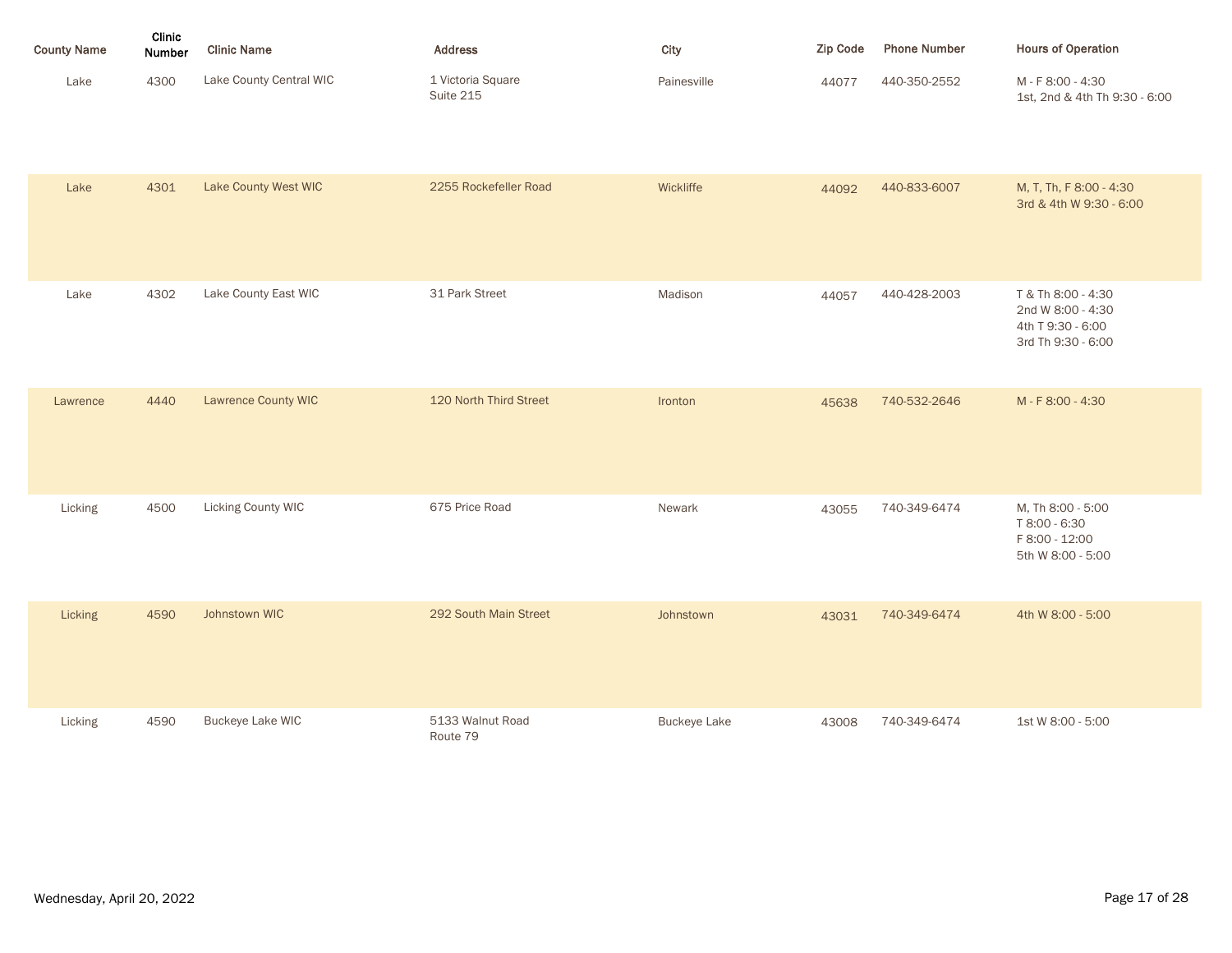| <b>County Name</b> | Clinic<br>Number | <b>Clinic Name</b>             | <b>Address</b>                                 | City          | Zip Code | <b>Phone Number</b> | <b>Hours of Operation</b>                                   |
|--------------------|------------------|--------------------------------|------------------------------------------------|---------------|----------|---------------------|-------------------------------------------------------------|
| Licking            | 4590             | Pataskala WIC                  | 458 S Main Street                              | Pataskala     | 43062    | 740-349-6474        | 2nd & 3rd W 8:00 - 5:00                                     |
| Logan              | 4600             | Logan County WIC               | One Hunter Place<br>Suite B                    | Bellefontaine | 43311    | 937-599-3345        | M, T, W, F 7:30 - 4:45                                      |
| Lorain             | 4700             | Lorain County WIC Elyria       | 9880 South Murray Ridge Road                   | Elyria        | 44035    | 440-323-7320        | M - F 8:00 - 4:30<br>4th T 7:15 - 4:30<br>1st W 7:15 - 4:30 |
| Lorain             | 4708             | Lorain County WIC              | 1205 Broadway Avenue                           | Lorain        | 44052    | 440-323-7320        | M - F 8:00 - 4:30<br>Closed 2nd T<br>4th W 8:00 - 7:00      |
| Lucas              | 4841             | <b>Western Site</b>            | 330 Oak Terrace                                | Holland       | 43528    | 419-213-6250        | M - F 8:00 - 4:45                                           |
| Lucas              | 4871             | Toledo Children's Hospital WIC | 2150 West Central Avenue<br>1st Floor, Suite B | Toledo        | 43606    | 419-291-2216        | M - F 8:00 - 4:30                                           |
| Lucas              | 4831             | Cordelia Martin WIC            | 615 Division Street                            | Toledo        | 43604    | 419-255-7883        | M - F 8:00 - 4:30<br>3rd S 9:30 - 2:00                      |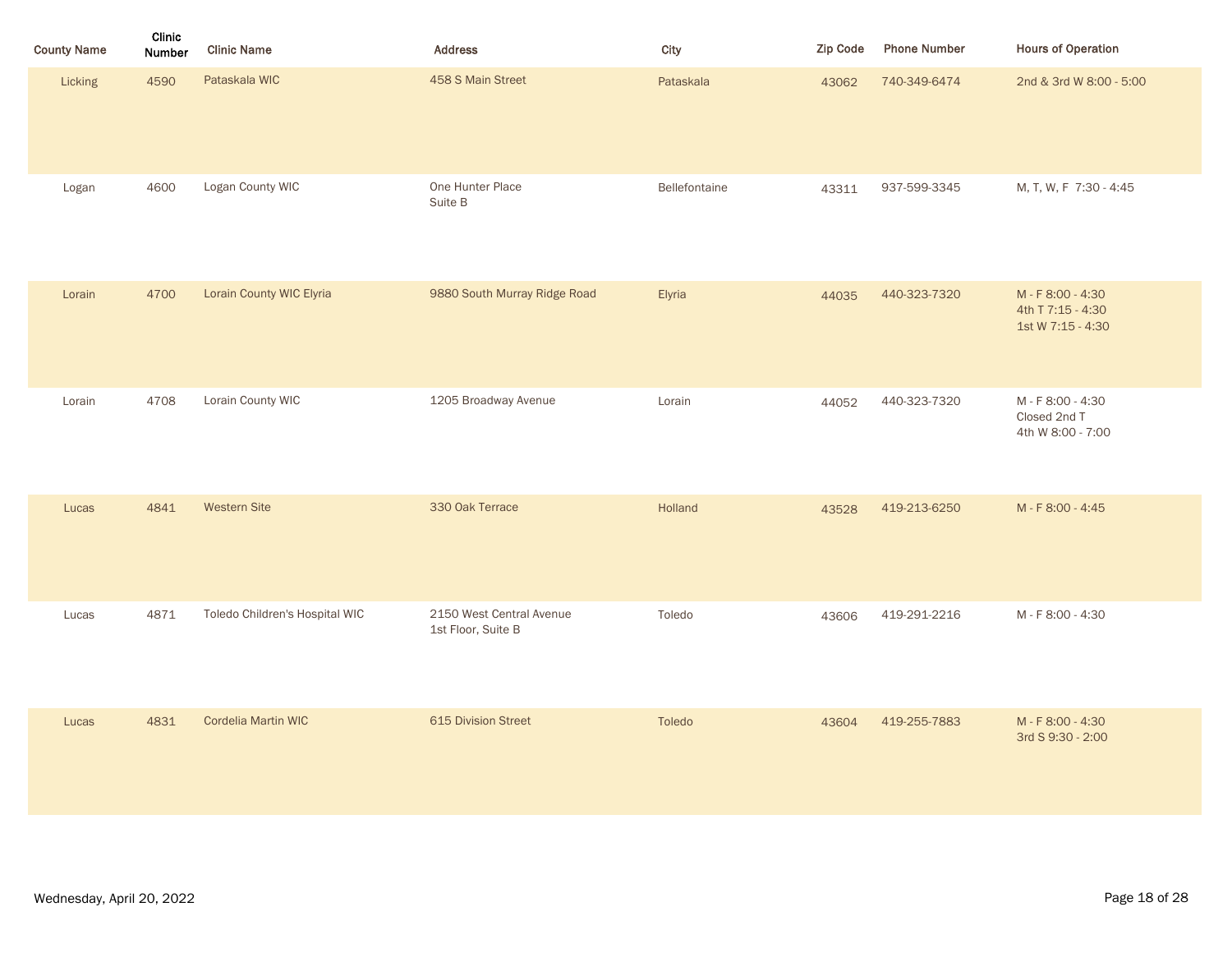| <b>County Name</b> | <b>Clinic</b><br><b>Number</b> | <b>Clinic Name</b> | <b>Address</b>  | City   | Zip Code | <b>Phone Number</b> | <b>Hours of Operation</b>                              |
|--------------------|--------------------------------|--------------------|-----------------|--------|----------|---------------------|--------------------------------------------------------|
| Lucas              | 4822                           | River East WIC     | 113 Main Street | Toledo | 43605    | 419-697-2705        | M, T, Th 8:00 - 4:30<br>W 8:00 - 7:00<br>F 8:00 - 1:00 |

| Lucas    | 4821 | Southside WIC                    | 732 South Avenue                   | Toledo     | 43609 | 419-241-6106 | M 8:00 - 7:00<br>T - Th 8:00 - 4:30<br>F 8:00 - 1:00 |
|----------|------|----------------------------------|------------------------------------|------------|-------|--------------|------------------------------------------------------|
| Lucas    | 4811 | Eastern WIC                      | 1020 Varland Avenue                | Toledo     | 43605 | 419-693-1116 | M-F8:00-4:45                                         |
| Lucas    | 4800 | Toledo Lucas Co WIC - Downtown   | 635 North Erie Street              | Toledo     | 43604 | 419-213-4422 | M-F8:00-4:45                                         |
| Lucas    | 4861 | Mercy St. Vincent Medical Center | 2213 Franklin Avenue<br>3rd Floor  | Toledo     | 43620 | 419-251-2434 | M - Th 8:00 - 5:00<br>F 8:00 - 4:30                  |
| Madison  | 4900 | <b>Madison County WIC</b>        | 306 Lafayette Street<br>PO Box 467 | London     | 43140 | 740-852-3068 | M - F 8:30 - 4:30<br>1st T open late by appt         |
| Mahoning | 5000 | Youngstown WIC                   | 345 Oak Hill Avenue                | Youngstown | 44502 | 234-855-1575 | M-F8:00-4:30                                         |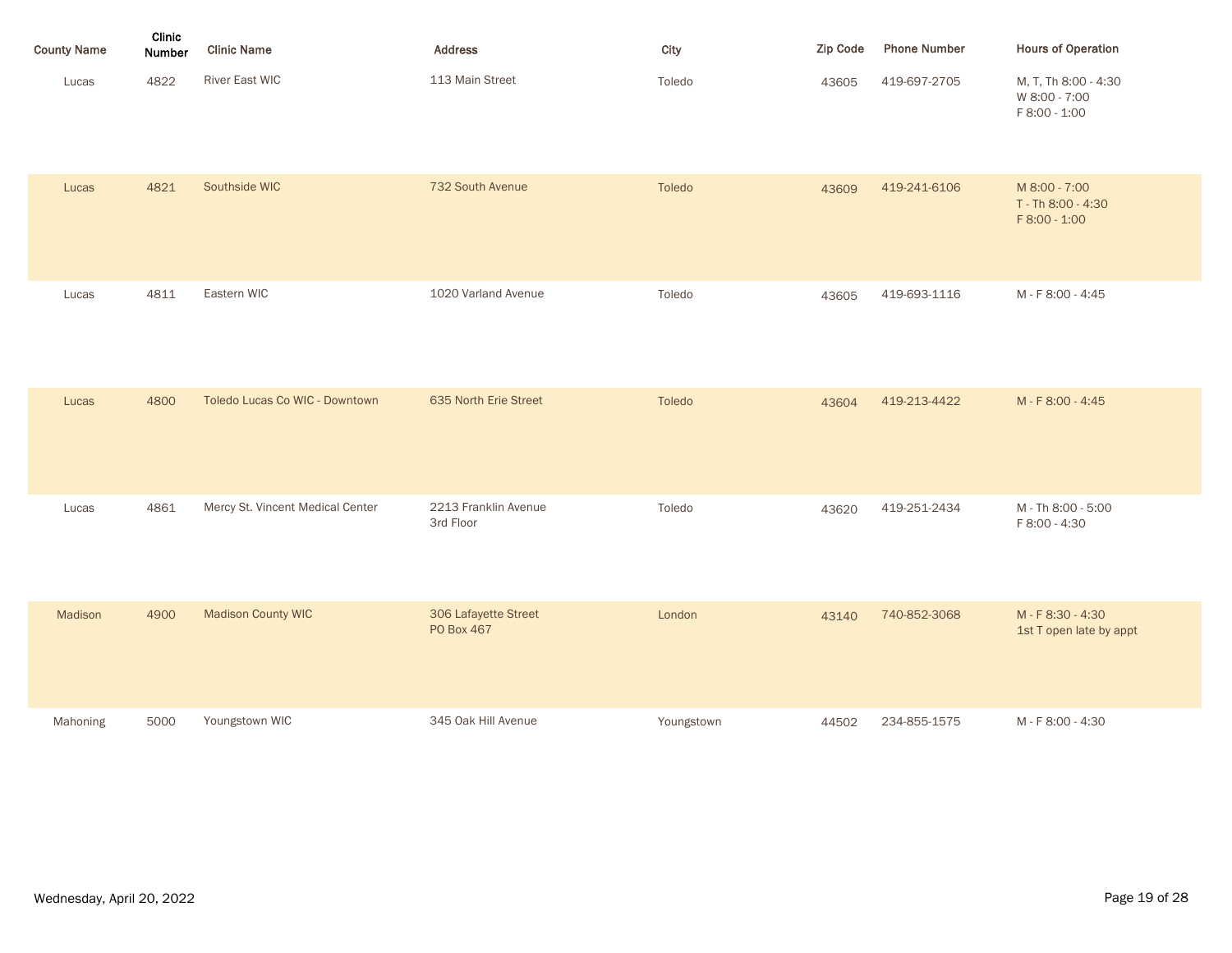| <b>County Name</b> | Clinic<br>Number | <b>Clinic Name</b>            | <b>Address</b>                    | City       | Zip Code | <b>Phone Number</b> | <b>Hours of Operation</b>                  |
|--------------------|------------------|-------------------------------|-----------------------------------|------------|----------|---------------------|--------------------------------------------|
| Mahoning           | 5007             | <b>Austintown WIC</b>         | 50 Westchester Drive<br>Suite 102 | Austintown | 44515    | 330-792-2397        | M - F 8:00 - 4:30                          |
| Mahoning           | 5011             | Boardman WIC                  | 3910 Hillman Way                  | Boardman   | 44512    | 330-788-1485        | M - S 8:00 - 4:30                          |
| Mahoning           | 5012             | <b>Goshen WIC</b>             | 14003 W. South Range Road         | Salem      | 44460    | 330-507-9290        | Th 8:00 - 4:30                             |
| Marion             | 5100             | Marion County WIC             | 181 South Main Street             | Marion     | 43302    | 740-383-5533        | M, T & F 8:00 - 4:30<br>W & Th 8:00 - 6:30 |
| Medina             | 5290             | Wadsworth Knights of Columbus | 148 North Lyman Street            | Wadsworth  | 44281    | 330-723-9629        | 1st W 7:30 - 4:00                          |
| Medina             | 5200             | Medina County WIC             | 4800 Ledgewood Drive<br>Suite 130 | Medina     | 44256    | 330-723-9629        | M, W, Th & F 8:00 - 4:30<br>T 7:30 - 7:00  |
| Meigs              | 5300             | Meigs County WIC              | 112 E. Memorial Drive<br>Suite A  | Pomeroy    | 45769    | 740-992-0392        | M - F 8:00 - 4:00                          |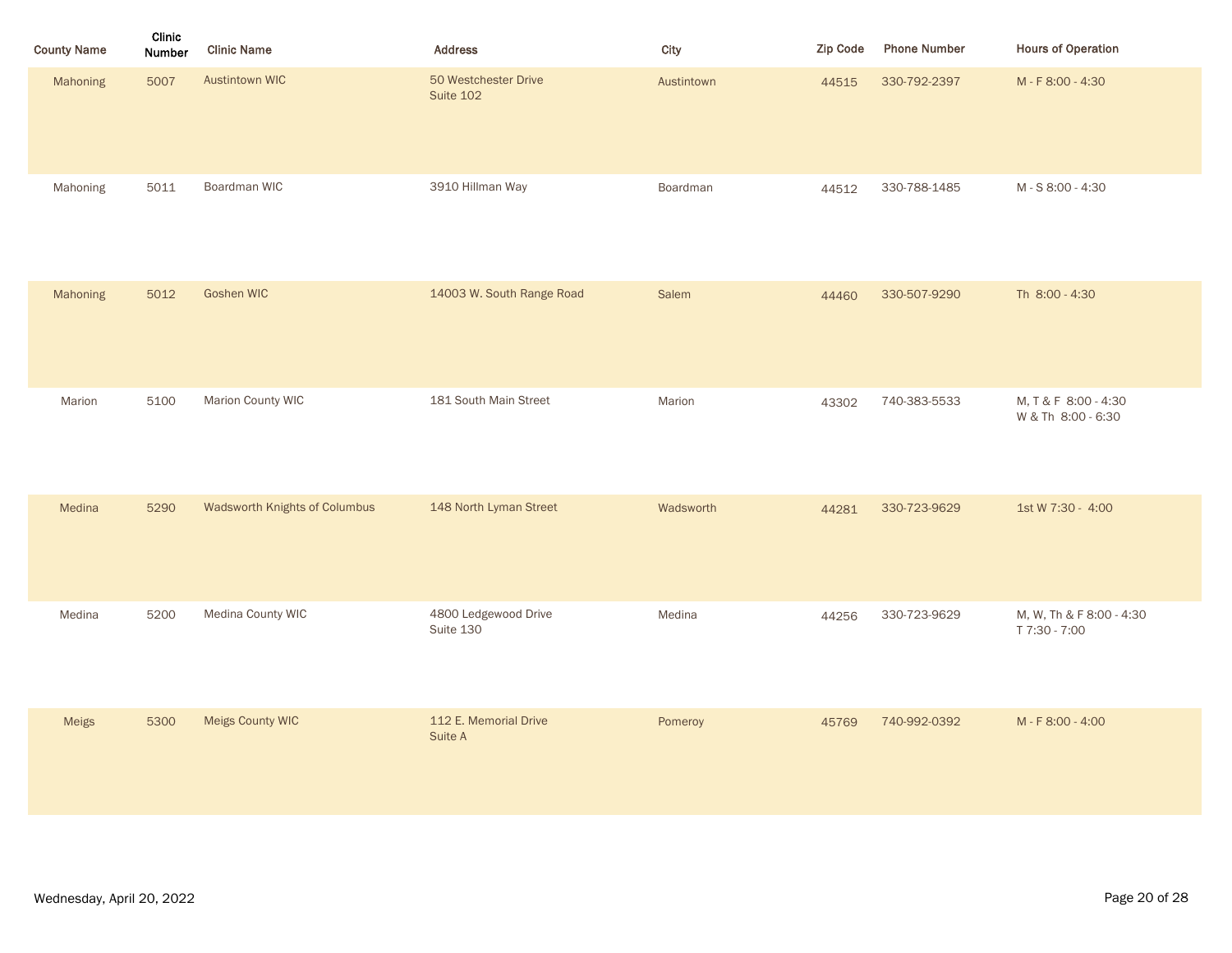| <b>County Name</b> | Clinic<br><b>Number</b> | <b>Clinic Name</b> | <b>Address</b>                    | City   | <b>Zip Code</b> | <b>Phone Number</b> | <b>Hours of Operation</b> |
|--------------------|-------------------------|--------------------|-----------------------------------|--------|-----------------|---------------------|---------------------------|
| Mercer             | 5420                    | Mercer County WIC  | 909 W Wayne Street<br>Suite 109-B | Celina | 45822           | 419-584-0037        | M, T, Th & F 8:00 - 5:00  |

| Miami      | 5550 | Piqua WIC                 | 129 South Wayne Street                       | Piqua      | 45356 | 937-773-0184 | M - Th 8:00 - 4:30                  |
|------------|------|---------------------------|----------------------------------------------|------------|-------|--------------|-------------------------------------|
| Miami      | 5500 | Troy WIC                  | 510 West Water Street<br>Suite 130           | Troy       | 45373 | 937-573-3549 | M - Th 8:00 - 4:30<br>F 8:00 - 3:30 |
| Monroe     | 5600 | Monroe County WIC         | 118 Home Avenue                              | Woodsfield | 43793 | 740-472-1833 | M-F8:00-4:30                        |
| Montgomery | 5713 | Miamisburg WIC            | 8 Prestige Plaza Drive<br>Suite 109          | Miamisburg | 45342 | 937-859-7974 | M - F 8:00 - 4:30                   |
| Montgomery | 5700 | <b>Charles R Drew WIC</b> | Dr. Charles Drew WIC<br>1323 West 3rd Street | Dayton     | 45402 | 937-225-6332 | M-F8:00-4:30                        |
| Montgomery | 5708 | Sunrise WIC               | 1320 East Fifth Street                       | Dayton     | 45402 | 937-225-6166 | M - F 8:00 - 4:30                   |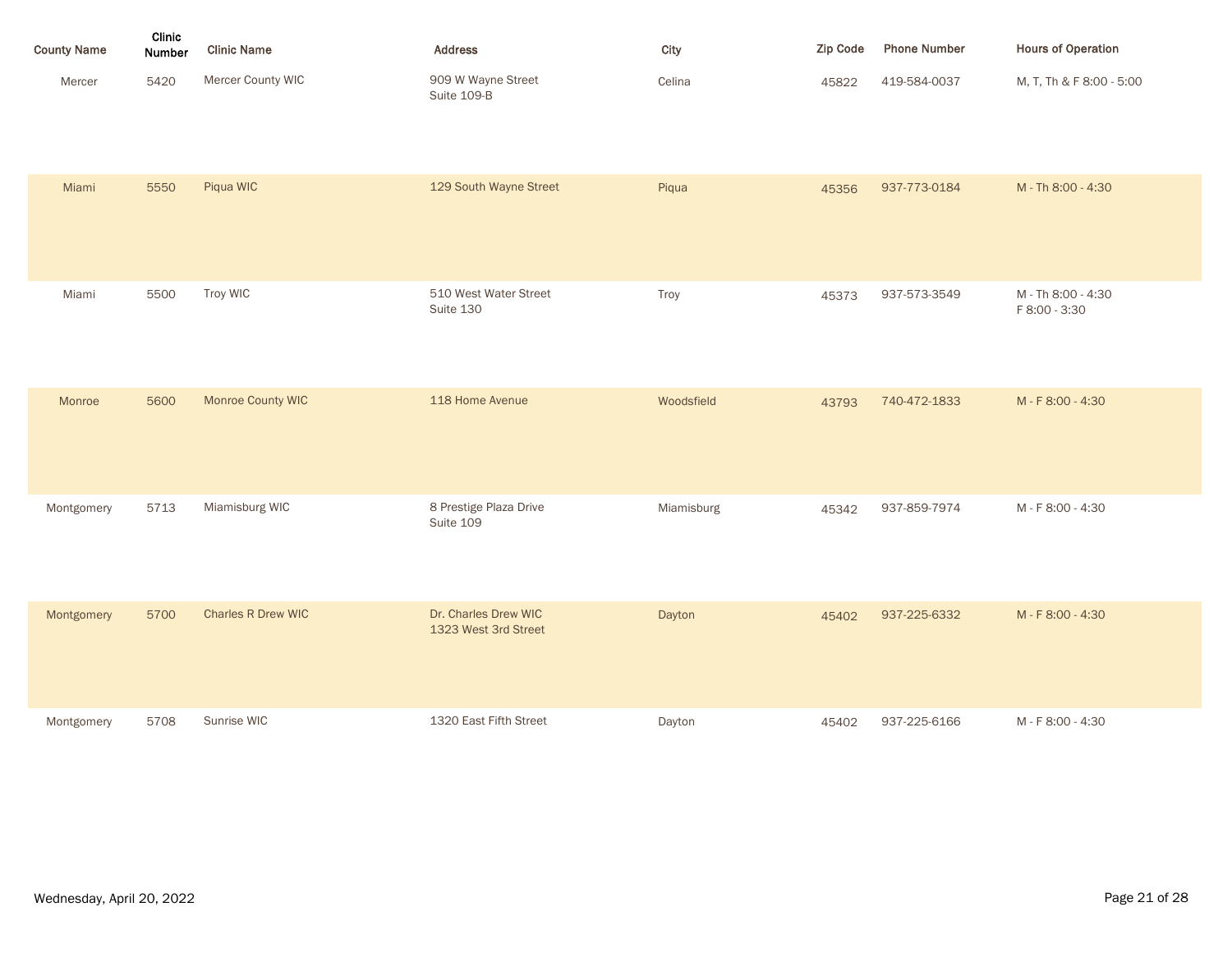| <b>County Name</b> | Clinic<br>Number | <b>Clinic Name</b>       | Address                             | City          | Zip Code | <b>Phone Number</b> | <b>Hours of Operation</b>              |
|--------------------|------------------|--------------------------|-------------------------------------|---------------|----------|---------------------|----------------------------------------|
| Morgan             | 5810             | Morgan County WIC        | 442 South Main Street               | Malta         | 43758    | 740-962-5266        | T, W & Th 8:00 - 4:30                  |
| Morrow             | 5910             | Morrow County WIC        | 619 West Marion Road<br>Suite C-117 | Mt. Gilead    | 43338    | 419-947-8010        | M, W, Th 8:30 - 5:00<br>T 10:30 - 7:00 |
| Muskingum          | 6000             | Muskingum County WIC     | 205 N. 7th Street                   | Zanesville    | 43701    | 740-454-5040        | M-F 8:00-4:30                          |
| Noble              | 6100             | Noble County WIC         | 44069 Marietta Road                 | Caldwell      | 43724    | 740-732-4958        | M 8:00 - 6:00<br>T - F 8:00 - 4:00     |
| Ottawa             | 6201             | <b>Ottawa County WIC</b> | 1856 East Perry Street              | Port Clinton  | 43452    | 419-734-6800        | M - F 7:45 - 4:30                      |
| Paulding           | 6300             | Paulding County WIC      | 800 East Perry Street               | Paulding      | 45879    | 419-399-2621        | M-F8:00 - 4:00                         |
| Perry              | 6402             | Perry County WIC         | 2541 Panther Drive NE               | New Lexington | 43764    | 740-342-4938        | M - F 8:00 - 4:30                      |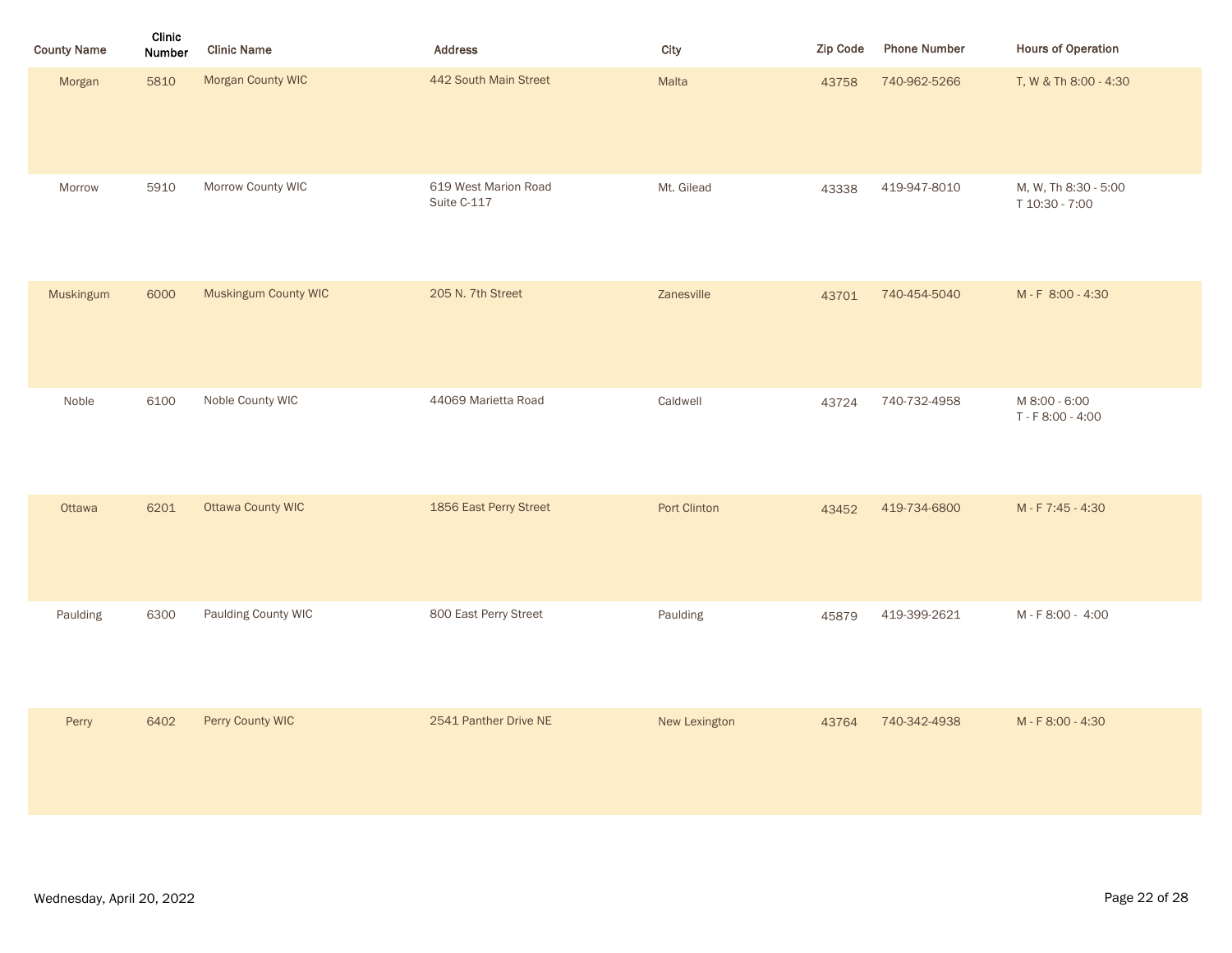| <b>County Name</b> | Clinic<br><b>Number</b> | <b>Clinic Name</b>  | <b>Address</b>        | City        | <b>Zip Code</b> | <b>Phone Number</b> | <b>Hours of Operation</b> |
|--------------------|-------------------------|---------------------|-----------------------|-------------|-----------------|---------------------|---------------------------|
| Pickaway           | 6500                    | Pickaway County WIC | 2050 Stoneridge Drive | Circleville | 43113           | 740-474-4274        | M - Th 8:00 - 4:30        |

| Pike     | 6600 | Pike County WIC            | 715 W Emmitt Ave       | Waverly     | 45690 | 740-947-2131 | M - Th 8:00 - 4:30                                         |
|----------|------|----------------------------|------------------------|-------------|-------|--------------|------------------------------------------------------------|
| Portage  | 6751 | Portage County WIC         | 449 S. Meridian Street | Ravenna     | 44266 | 330-297-9422 | M - F 8:00 - 4:30<br>1st & 3rd W 10:00 - 6:30              |
| Preble   | 6800 | Preble County WIC          | 615 Hillcrest Drive    | Eaton       | 45320 | 937-456-5457 | M-F8:00-4:30<br>2nd T 9:00 - 6:00                          |
| Putnam   | 6920 | HHWP CAC Putnam County WIC | 1205 E. Third Street   | Ottawa      | 45875 | 419-523-5080 | T 10:00 - 4:30<br>W & Th 8:00 - 4:30<br>3rd T 10:00 - 6:00 |
| Richland | 7000 | <b>Richland County WIC</b> | 555 Lexington Avenue   | Mansfield   | 44907 | 419-774-4560 | M, T, Th 7:45 - 4:30<br>W 9:45 - 6:30<br>F 7:45 - 4:00     |
| Ross     | 7100 | Ross County WIC            | 150 E Second Street    | Chillicothe | 45601 | 740-702-6709 | M, W, Th, F 8:00 - 4:30<br>T 8:00 - 6:30                   |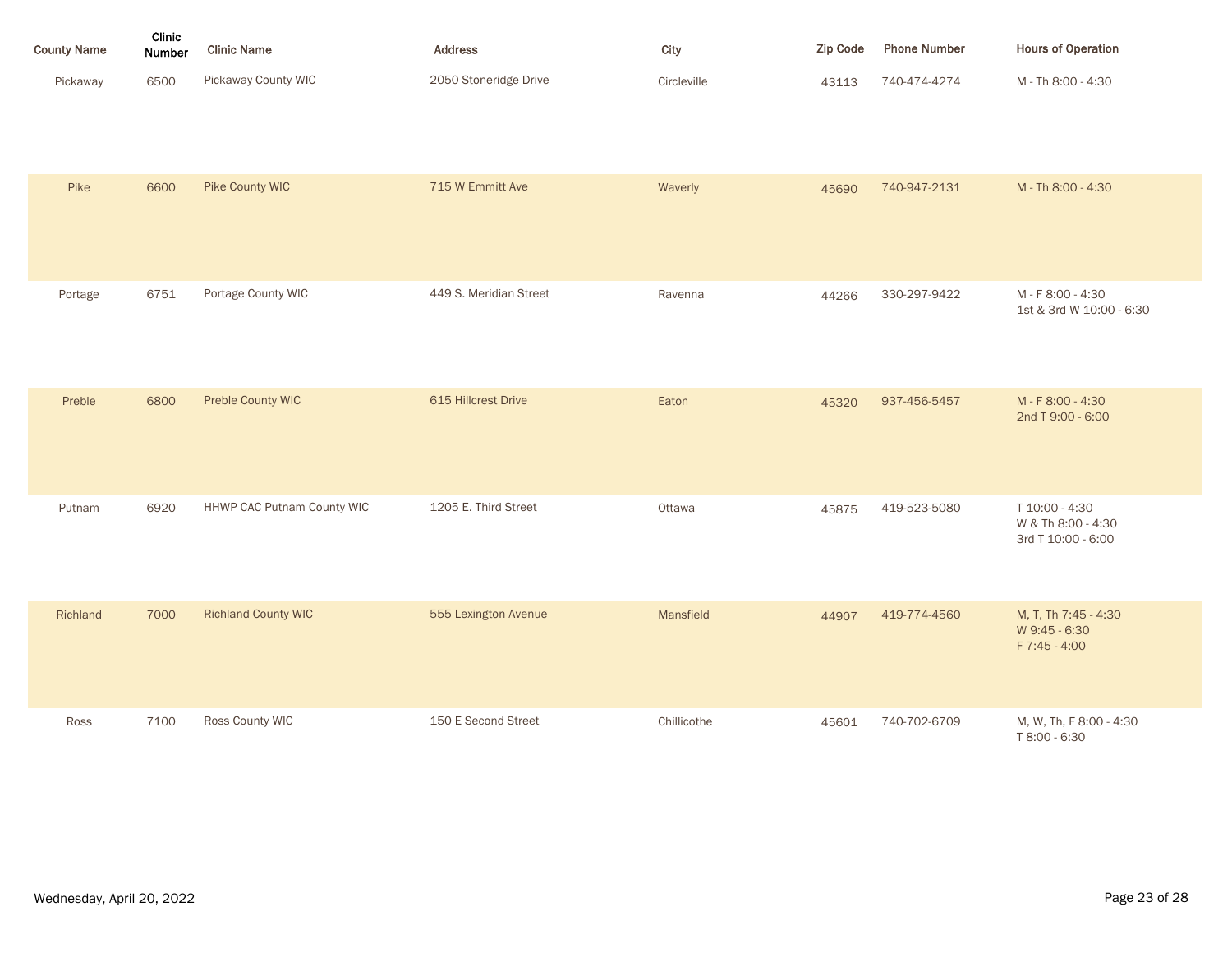| <b>County Name</b> | <b>Clinic</b><br><b>Number</b> | <b>Clinic Name</b>   | <b>Address</b>                               | City       | <b>Zip Code</b> | <b>Phone Number</b> | <b>Hours of Operation</b>                            |
|--------------------|--------------------------------|----------------------|----------------------------------------------|------------|-----------------|---------------------|------------------------------------------------------|
| Sandusky           | 7200                           | Sandusky County WIC  | 2000 Countryside Drive                       | Fremont    | 43420           | 419-334-6363        | M - W 8:00 - 4:30<br>Th 8:00 - 6:00<br>F 8:00 - 2:00 |
| Scioto             | 7300                           | Scioto County WIC    | 411 Second Street<br>PO Box 1525             | Portsmouth | 45662           | 740-354-7991        | M-F8:00-4:30<br>3rd T Evening hours 4:30 - 7:00      |
| Seneca             | 7410                           | Seneca County WIC    | 71 S. Washington Street<br><b>Suite 1102</b> | Tiffin     | 44883           | 419-447-3691        | M - W 8:30 - 4:30<br>Th 8:30 - 6:30<br>F 8:30 - 1:00 |
| Seneca             | 7400                           | Fostoria WIC         | 801 Kirk Street<br>Suite 4                   | Fostoria   | 44830           | 419-435-4401        | M - W 8:30 - 4:30<br>Th 8:30 - 6:30<br>F 8:30 - 1:00 |
| Shelby             | 7510                           | Shelby County WIC    | 202 West Poplar Street                       | Sidney     | 45365           | 937-498-4637        | M-F7:30-3:30<br>1st & 3rd W 7:30 - 5:30              |
| Stark              | 7600                           | Canton City HD WIC   | 420 Market Avenue N<br>1st Floor             | Canton     | 44702           | 330-489-3326        | M - F 8:00 - 5:00<br>2nd Th 7:00 - 7:00              |
| <b>Stark</b>       | 7611                           | Alliance City HD WIC | 537 East Market Street                       | Alliance   | 44601           | 330-821-3929        | M-F8:30-5:00                                         |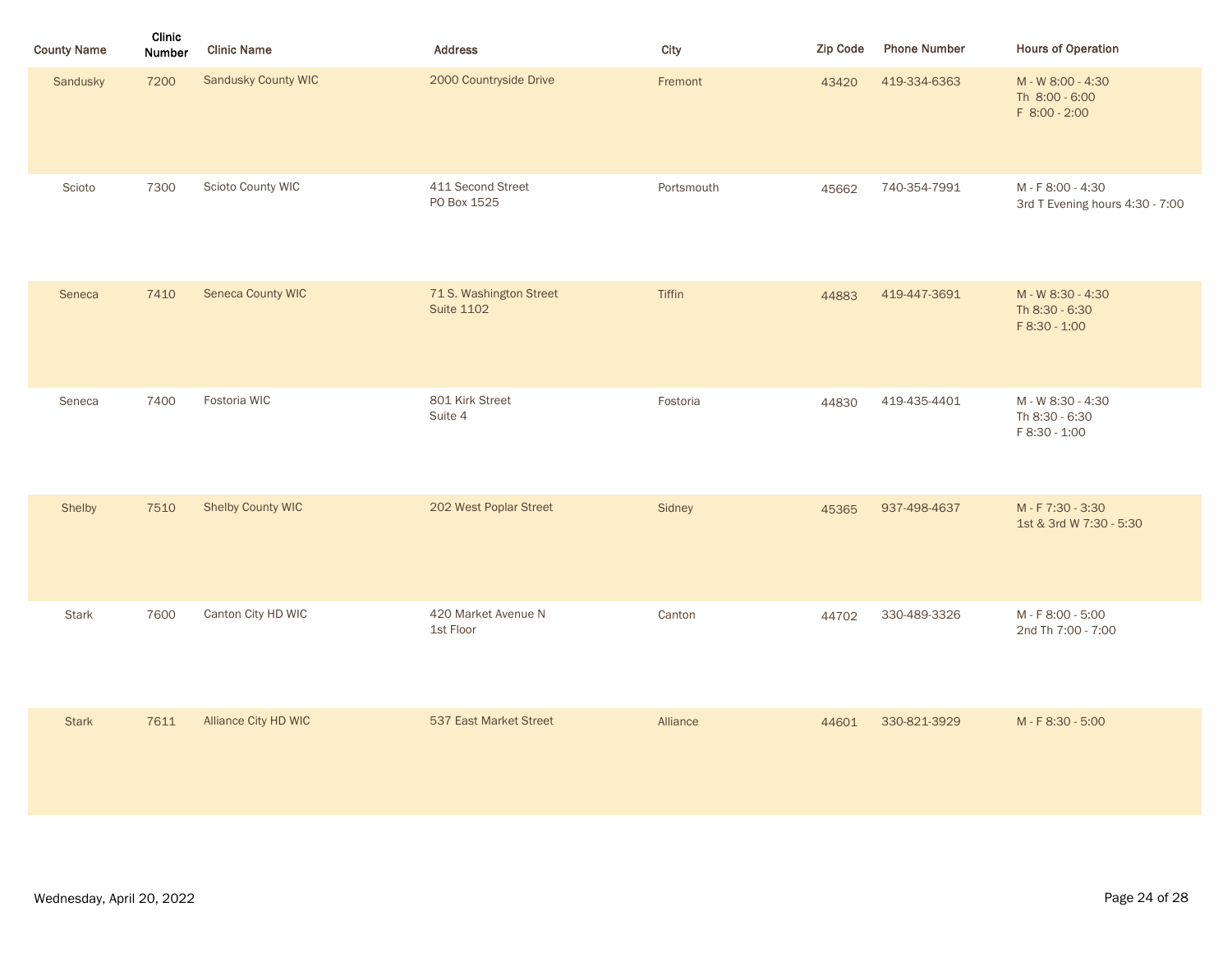| <b>County Name</b> | Clinic<br><b>Number</b> | <b>Clinic Name</b>  | <b>Address</b>         | City   | <b>Zip Code</b> | <b>Phone Number</b> | <b>Hours of Operation</b>               |
|--------------------|-------------------------|---------------------|------------------------|--------|-----------------|---------------------|-----------------------------------------|
| <b>Stark</b>       | 7621                    | Stark County HD WIC | 7235 Whipple Avenue NW | Canton | 44720           | 330-493-9917        | M - F 7:30 - 4:30<br>4th W 11:30 - 7:30 |

| <b>Stark</b>  | 7631 | Massillon City HD WIC | 111 Tremont Avenue SW    | Massillon      | 44646 | 330-830-1715 | M-F7:00-4:30                              |
|---------------|------|-----------------------|--------------------------|----------------|-------|--------------|-------------------------------------------|
| Summit        | 7743 | Twinsburg WIC         | 8788 Ray Court           | Twinsburg      | 44087 | 330-908-0070 | W 8:00 - 4:00                             |
| <b>Summit</b> | 7732 | Summit Lake WIC       | 380 W. Crosier Street    | Akron          | 44311 | 330-375-2641 | 1st & 3rd Th 8:00 - 4:00                  |
| Summit        | 7700 | <b>Barberton WIC</b>  | 542 W. Tuscarawas Avenue | Barberton      | 44203 | 330-753-5426 | T & F 8:00 - 4:00                         |
| Summit        | 7731 | <b>Fairway Center</b> | 1867 W. Market Street    | Akron          | 44313 | 330-375-2142 | M, W, Th, F 8:00 - 4:00<br>T 11:00 - 7:00 |
| Summit        | 7741 | Graham WIC            | 739 Graham Road          | Cuyahoga Falls | 44221 | 330-926-5726 | M 11:00 - 7:00<br>T - F 8:00 - 4:00       |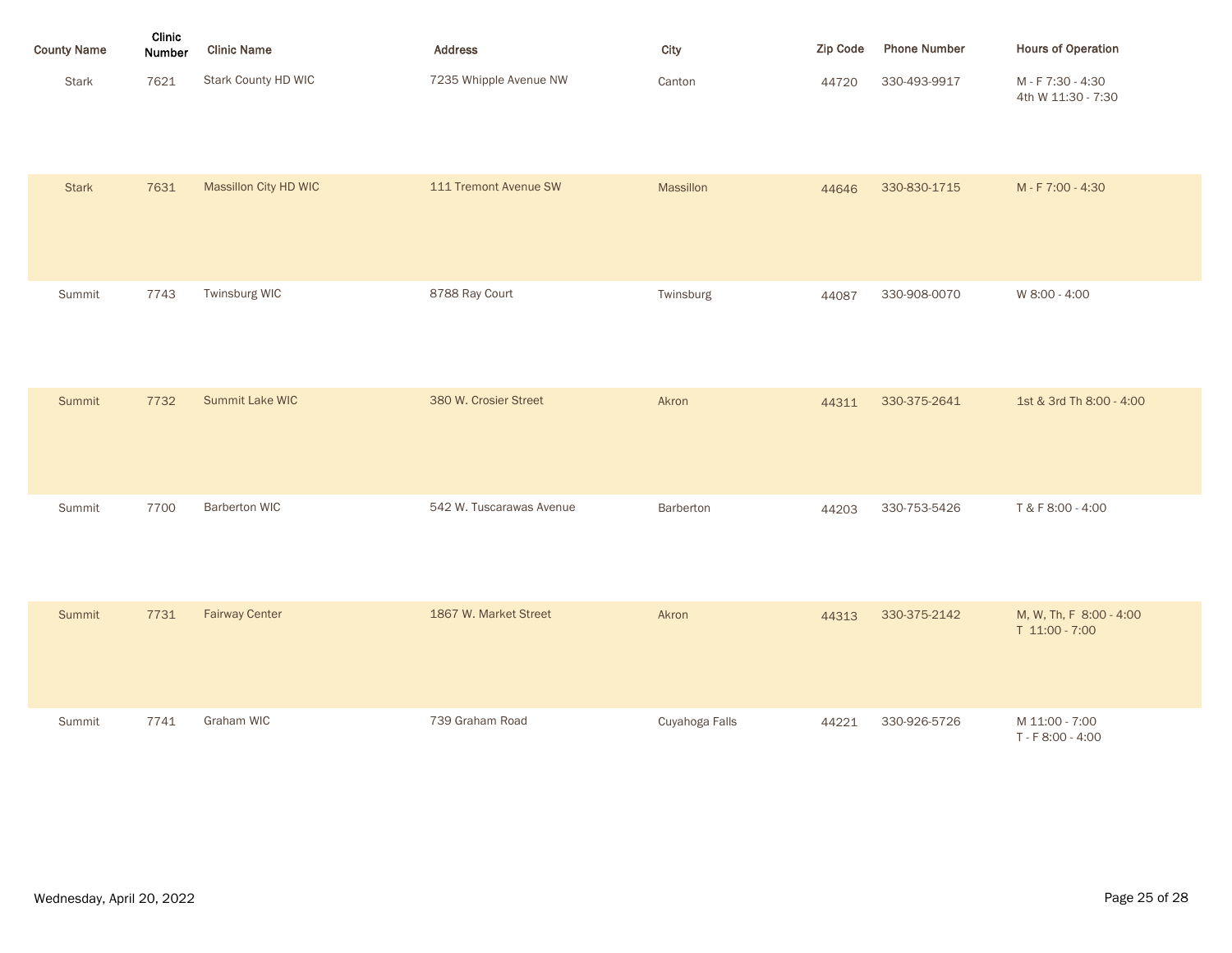| <b>County Name</b> | Clinic<br><b>Number</b> | <b>Clinic Name</b>    | <b>Address</b>                         | City       | Zip Code | <b>Phone Number</b> | <b>Hours of Operation</b>                                                     |
|--------------------|-------------------------|-----------------------|----------------------------------------|------------|----------|---------------------|-------------------------------------------------------------------------------|
| <b>Summit</b>      | 7733                    | Arlington WIC         | 1400 S. Arlington Street<br>Suite 28   | Akron      | 44306    | 330-375-2177        | M, T, Th & F 8:00 - 4:00<br>W 11:00 - 7:00                                    |
| Trumbull           | 7800                    | Warren Main WIC       | 258 East Market Street<br>Suite 201    | Warren     | 44481    | 330-394-0990        | M - W 8:00 - 4:45<br>Th 9:30 - 6:00<br>1st F 7:00 - 3:45<br>3rd F 8:00 - 4:45 |
| Trumbull           | 7810                    | <b>Girard WIC</b>     | 979 Tibbetts-Wick Road<br>Suite D      | Girard     | 44420    | 330-539-1010        | M - W 8:00 - 4:45<br>Th 9:30 - 6:00<br>1st F 7:00 - 3:45<br>3rd F 8:00 - 4:45 |
| Tuscarawas         | 7900                    | Tuscarawas County WIC | 897 East Iron Avenue                   | Dover      | 44622    | 330-343-5555        | M - W 8:00 - 4:00<br>Th 8:00 - 6:00<br>F 8:00 - 1:00                          |
| Union              | 8021                    | Richwood WIC          | 5 S. Clinton Street                    | Richwood   | 43344    | 937-645-2064        | 4th Th each month 8:00 - 3:30                                                 |
| Union              | 8020                    | Union County WIC      | 940 London Avenue<br><b>Suite 1100</b> | Marysville | 43040    | 937-645-2064        | M, W, Th 7:45 - 4:15<br>T 7:45 - 7:00<br>F 8 - 4:30                           |
| VanWert            | 8100                    | VanWert County WIC    | 1119 Westwood Drive<br>Suite B         | Van Wert   | 45891    | 419-238-5886        | M - Th 8:00 - 5:00                                                            |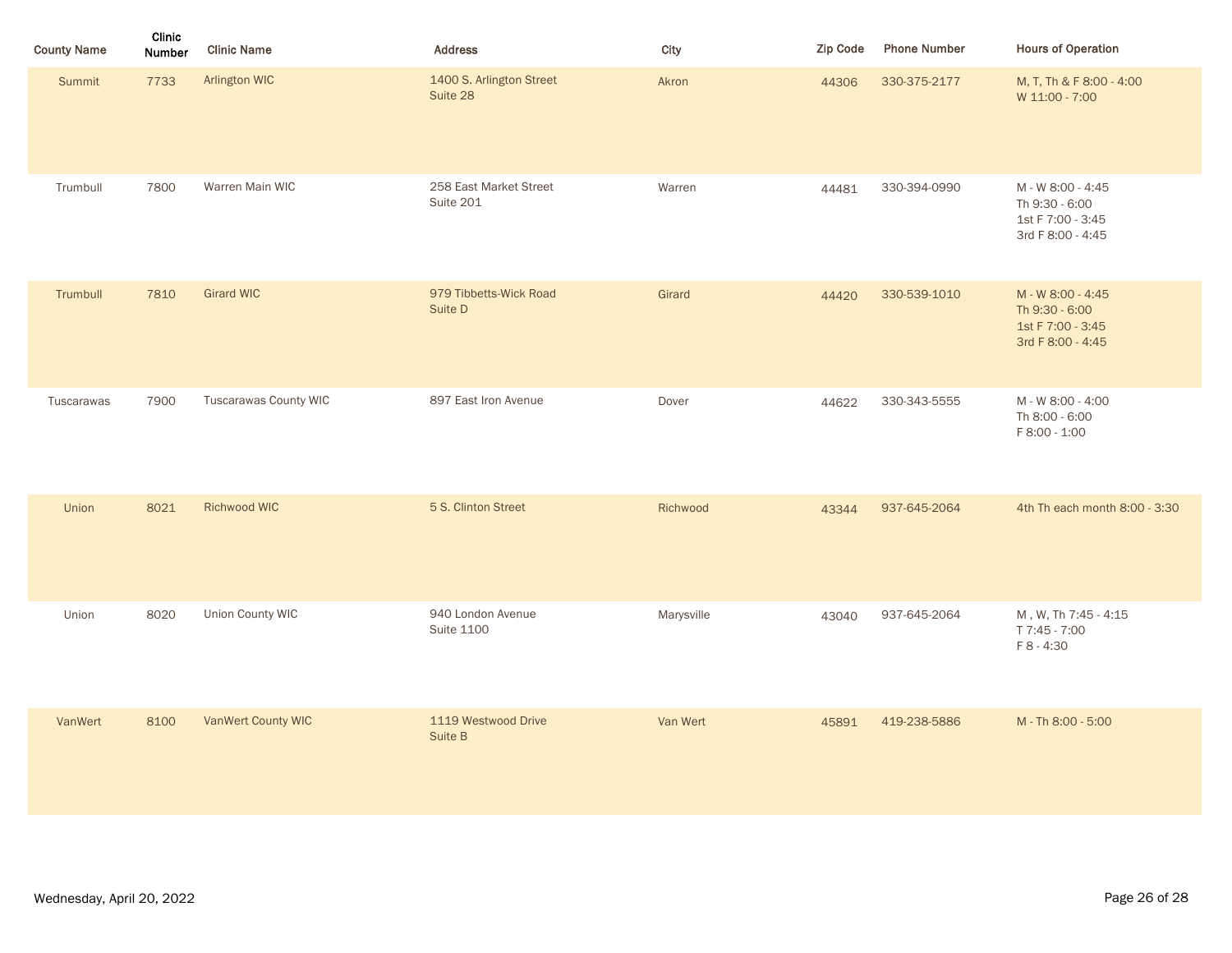| <b>County Name</b> | Clinic<br><b>Number</b> | <b>Clinic Name</b> | <b>Address</b>         | City      | Zip Code | <b>Phone Number</b> | <b>Hours of Operation</b> |
|--------------------|-------------------------|--------------------|------------------------|-----------|----------|---------------------|---------------------------|
| Vinton             | 8200                    | Vinton County WIC  | 31927 State Route 93 N | Mc Arthur | 45651    | 740-596-4171        | M - F 8-4:30              |

| Warren     | 8301 | Warren County WIC - Franklin | 333 Conover Drive<br>Suite B | Franklin     | 45005 | 513-695-9490 | M, W & Th 7:30 - 4:00                                                                            |
|------------|------|------------------------------|------------------------------|--------------|-------|--------------|--------------------------------------------------------------------------------------------------|
| Warren     | 8300 | Warren County WIC - Lebanon  | 416 South East Street        | Lebanon      | 45036 | 513-695-1217 | M, W, Th & F 8:00 - 4:30<br>T9:30 - 6:00                                                         |
| Washington | 8400 | <b>Washington County WIC</b> | 696 Wayne Street             | Marietta     | 45750 | 740-374-8501 | M-F7:30-4:30                                                                                     |
| Wayne      | 8500 | Wayne County WIC             | 203 S. Walnut Street         | Wooster      | 44691 | 330-264-1942 | M-F 8:00-4:30                                                                                    |
| Williams   | 8600 | Montpelier WIC               | 310 Lincoln Avenue           | Montpelier   | 43543 | 419-485-3141 | M, Th & F 8:30 - 5:00<br>W 8:30 - 5:00 every second week<br>One W per mo (varies) 8:30 -<br>6:30 |
| Williams   | 8610 | Bryan WIC                    | 1399 E. High St.             | <b>Bryan</b> | 43506 | 419-636-8754 | M, T, W & Th 8:30 - 5:00<br>One T per mo (varies) 8:30 - 6:30                                    |